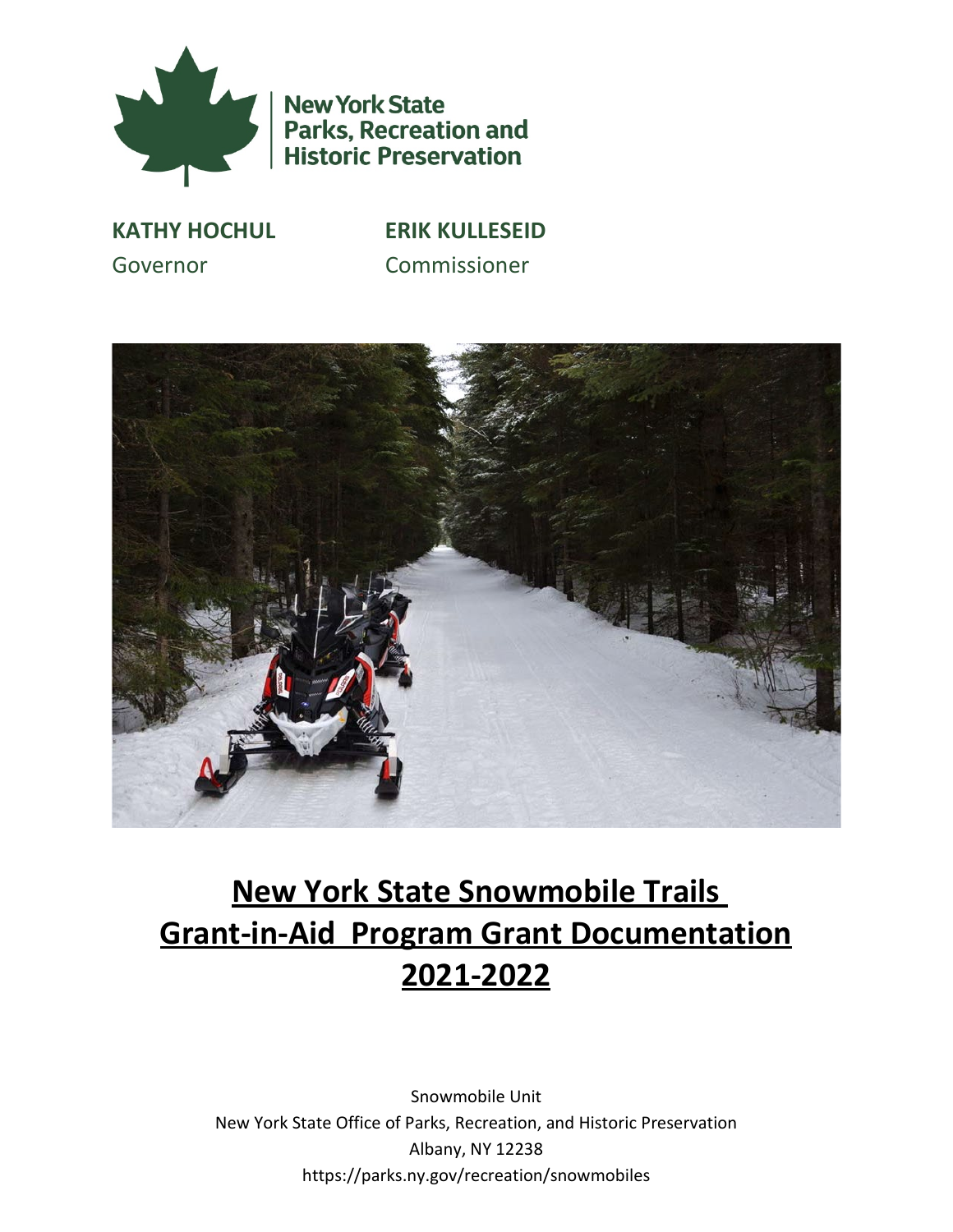# **This document contains guidance for all three phases of the project season (April 1st - March 31).**

# **Program Overview**

<span id="page-1-0"></span>The Snowmobile Trail Grant Program was created, based on Article 27 of the NY Parks, Recreation, and Historic Preservation Law. This program establishes a mechanism for allocating funds to local governmental sponsors engaged in the development and maintenance of snowmobile trails, designated as part of the New York State Snowmobile Trail System, herein referred to as the **PROJECT**. The New York State Office of Parks, Recreation, and Historic Preservation, through the Snowmobile Unit, administers this program. The program is divided into three phases.

- **PHASE I TRAIL SYSTEM APPROVAL PROCESS** ‐ Prior approval is required for applicants who did not submit a funding application during the previous project year, are requesting new trails to be designated, or intend to make any changes to trail miles or classification when compared tothe prior year's application. **DEADLINE FOR SUBMITTAL – JUNE 1**
- **PHASE II APPLICATION FOR FUNDING** An approved application is required for funding each year. **DEADLINE FOR SUBMITTAL – September 1**
- **PHASE III POST PROJECT SUBMISSION** ‐ All Local Sponsors and TMEs are required to maintain accurate and up to date records and receipts of all maintenance, signing, and operations undertaken on OPRHP Snowmobile Unit approved snowmobile trails to account for and document the funds awarded for trail maintenance and development were documented in accordance with the Rules, Regulations, Guidelines, and Laws governing the allocation of NYS funds to localities. **DEADLINE FOR SUBMITTAL – MAY 31**

Snowmobile trail grants are issued to the local government sponsor on a pro-rated basis derived from the Phase I and Phase II Application(s) with a 70% portion of the total grant made available to the governmental local sponsor after November 1st, followed by the remaining 30% made available following the end of the state fiscal year (March 31st) based upon submission and review of adequate documentation and sufficient available funds existing in the statewide Trail Fund account.

> Contact Information NYS OPRHP Snowmobile Unit Albany NY 12238 (518) 474‐0446 | SnowmobileTrailGrant@parks.ny.gov <http://parks.ny.gov/recreation/snowmobiles/>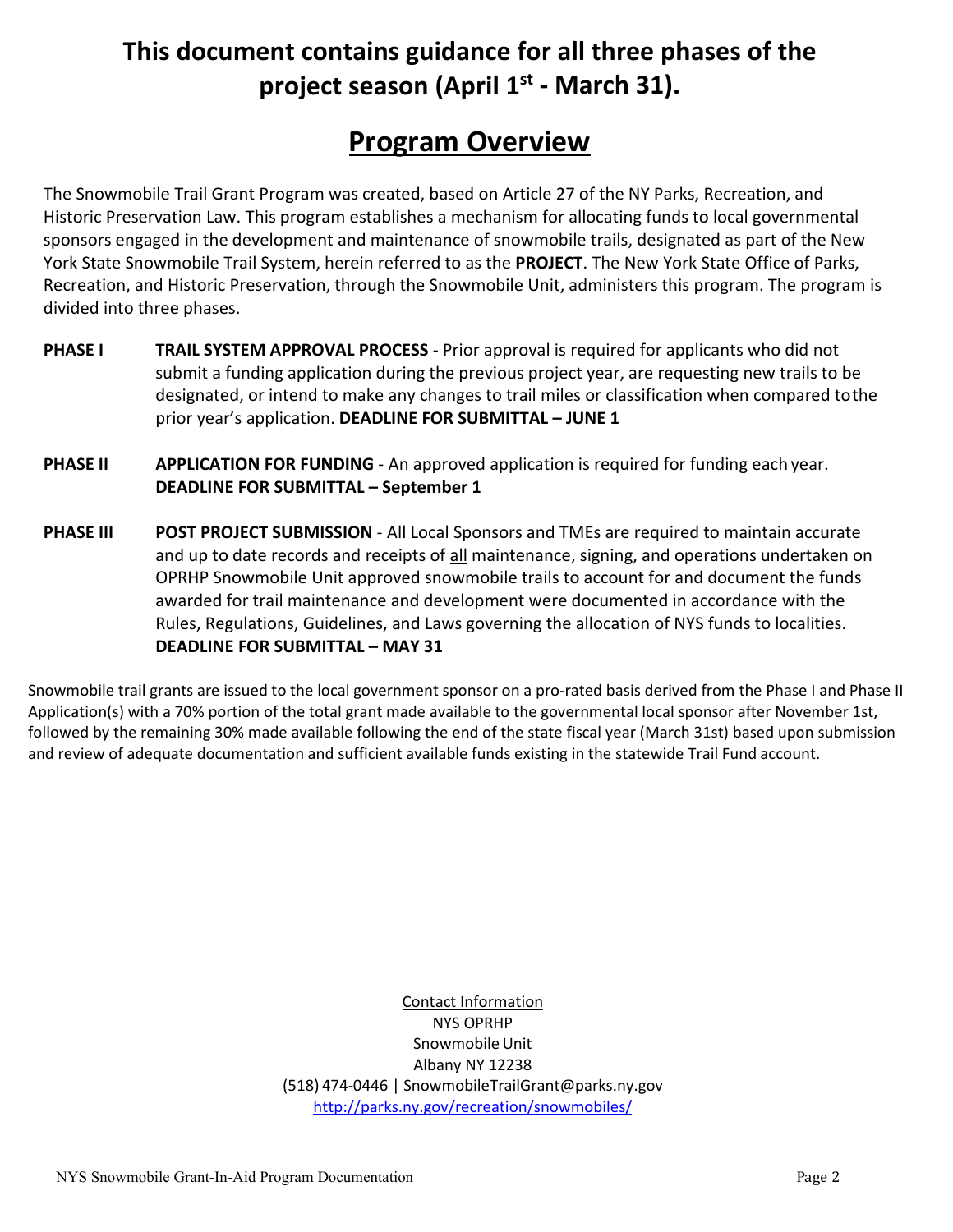# **Table of Contents**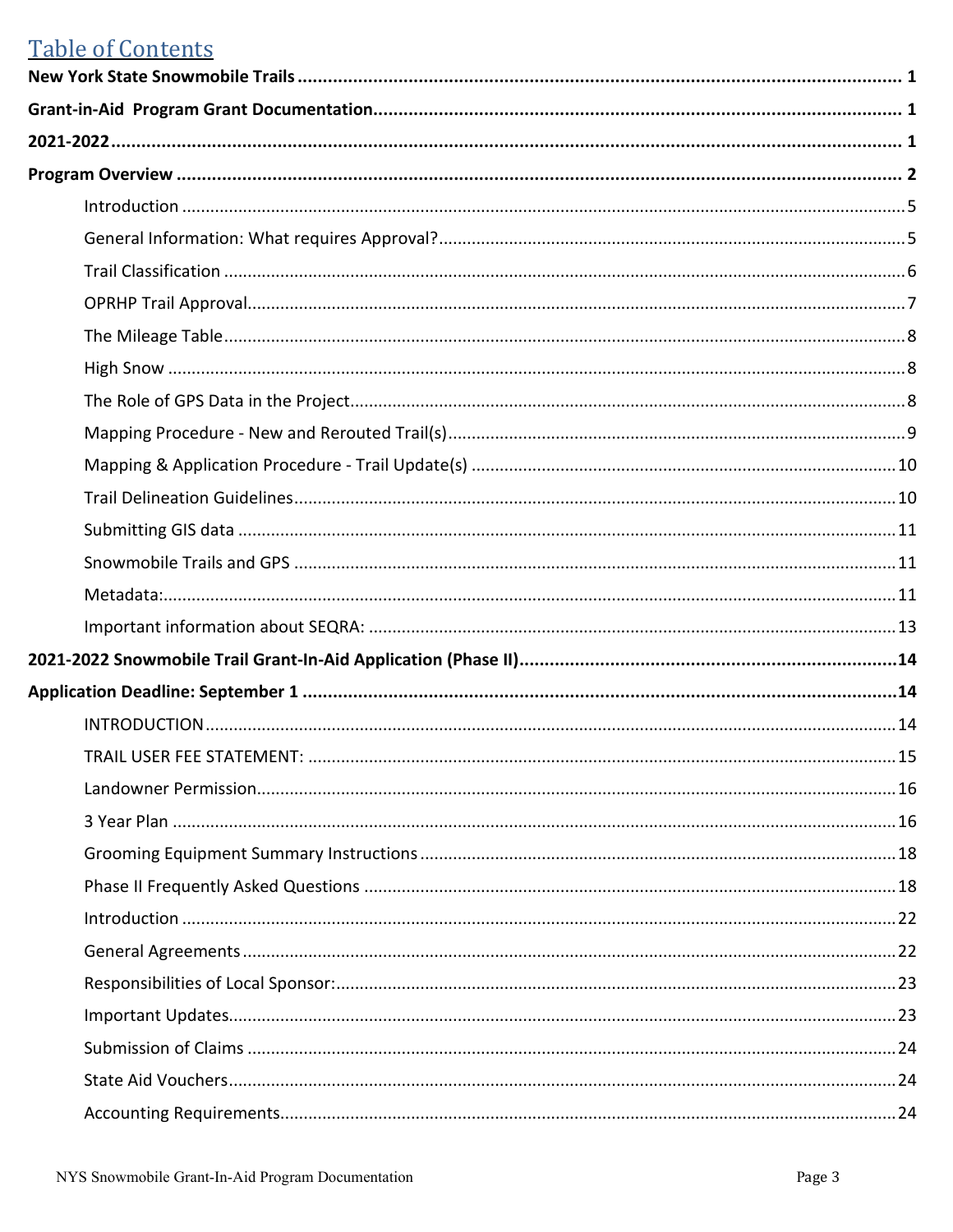| Claiming Reimbursement for Materials, Signs, Equipment Leased, Rented, or Purchased26 |  |
|---------------------------------------------------------------------------------------|--|
|                                                                                       |  |
|                                                                                       |  |
|                                                                                       |  |
|                                                                                       |  |
|                                                                                       |  |
|                                                                                       |  |
|                                                                                       |  |
|                                                                                       |  |
|                                                                                       |  |
| Snowmobile Trail Grant-in-Aid Certification For Payment, Final Report and Close Out30 |  |
|                                                                                       |  |
|                                                                                       |  |
|                                                                                       |  |
|                                                                                       |  |
|                                                                                       |  |
|                                                                                       |  |
|                                                                                       |  |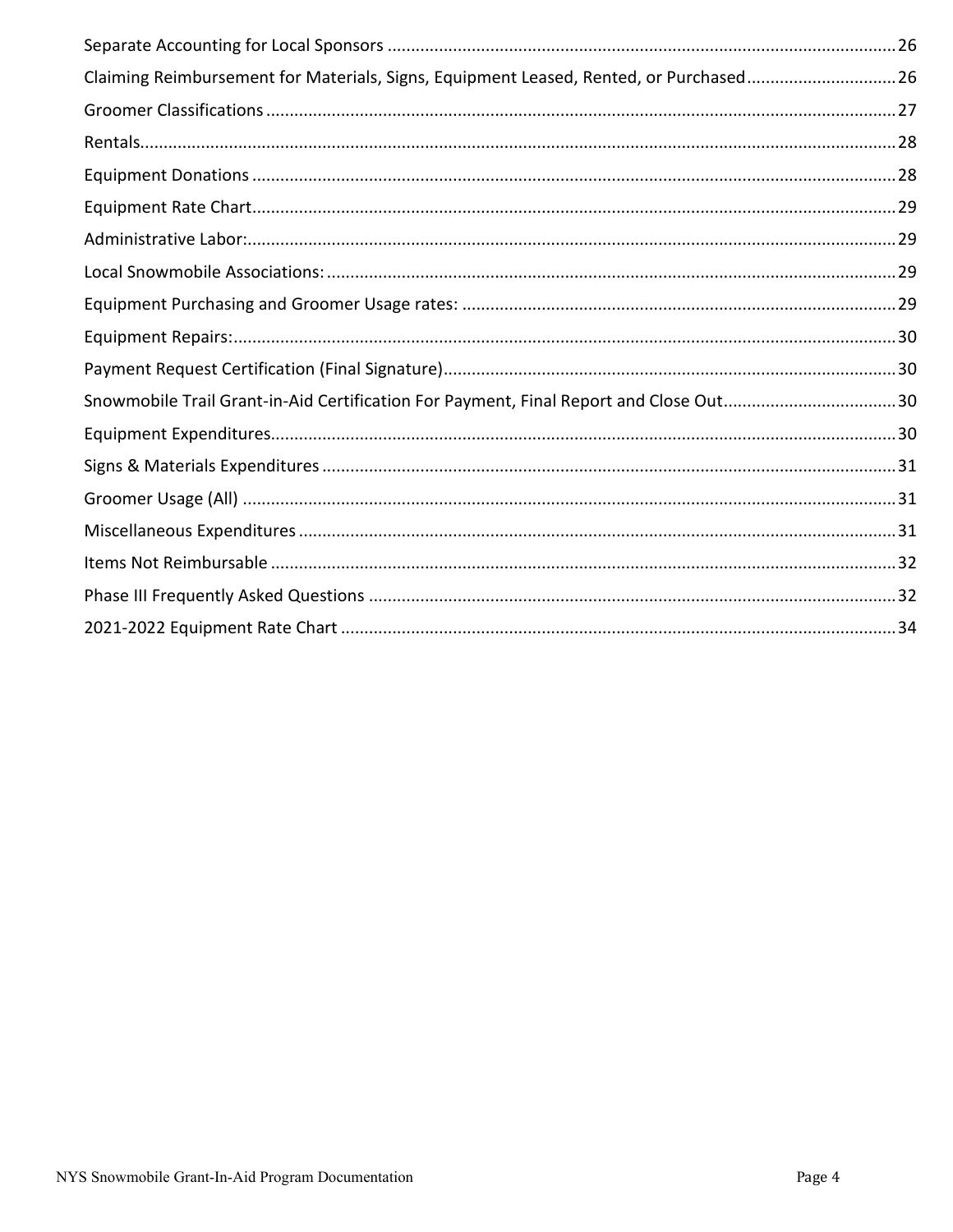# **Snowmobile Trail System Prior Approval Application Process Application Deadline: June 1st**

**(Phase I)**

# **Please read this application package carefully and in full.**

#### <span id="page-4-0"></span>**Introduction**

The addition or modification of trails to the existing system takes a two‐step approach for obtaining prior approvals. The first step is the completion of this application to obtain either a trail conceptual approval or rejection of the request. Applications must be received from the local sponsor **no later than June 1st.**  Sponsors may establish separate deadlines for Trail Maintenance Entities (TMEs).

Every effort will be made to send trail conceptual approvals or rejections before the Phase II application deadline on September 1st. A conceptual approval allows the applicant to progress toward obtaining ALL necessary documentation required by the State of New York Snowmobile Trail Plan, federal, state, and local laws, ordinances, rules, and regulations.

The second step is the review of required documentation submitted with the Phase II application for funds. Final determination of new trail acceptance or denial will be made after the applications are reviewed. Any trail that has received conceptual approval but lacking sufficient documentation will be rejected. Note that a SEQRA determination is necessary for all newly approved trails.

#### <span id="page-4-1"></span>**General Information: What requires Approval?**

Approval from the New York State Office of Parks, Recreation, and Historic Preservation Snowmobile Unit (OPRHP) is necessary for any Local Sponsors requesting funding for New trails; Trail Reroute; Trail updates/reclassification (Secondary to Corridor/Corridor to Secondary); GPS data update(s)/correction(s); TME change/transfer of trail responsibility

When requesting new trail approval, the applicant should consider the following:

- Does the trail qualify as Corridor or Secondary? Class A or B trail?
- If the proposed trail continues into the next town or county, the adjoining Local Sponsor will need toshow how the trail will continue to its natural termination by either intersecting another funded trail or ending at a snowmobiler's service such as food, fuel, lodging, and so forth, or explain long‐term efforts to extend the trail.
- Generally, trail(s) that end at a town or county line or end because the trail connects to a TME private (non‐funded) trail system *will not* receive consideration for funding.
- It is the responsibility of the trail sponsor to demonstrate and explain how any proposed trail will serve to improve or enhance the existing statewide funded trail system.

Local Sponsors can apply for the funding of designated trails **ONLY within its political borders**.

- o A county can apply for funding **only** for those designated trails that are within the borders of the county.
- o A town or village can apply for funding **only** for designated trails within the town or village'sborders.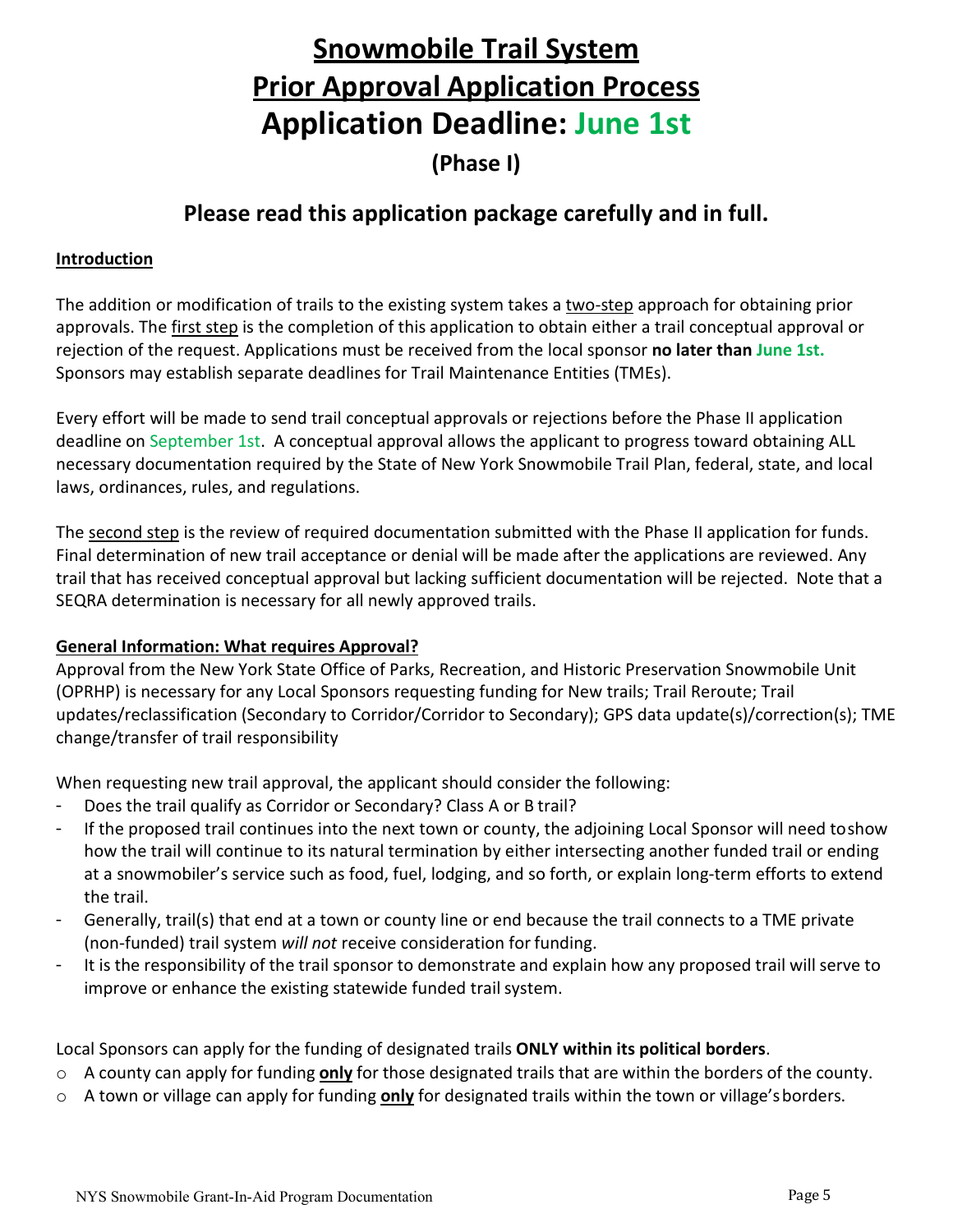### <span id="page-5-0"></span>**Trail Classification**

Corridor Trail: "Through trail" connecting to other trails in a manner similar to the interstate highway system. This main trail will connect villages, towns, cities, counties and/or state parks, and should pass near service stations, repair shops, restaurants, and lodging. Overhead clearance should be maintained at a minimum of 12 feet and sustained grades and slopes at a maximum of 25%.

Secondary Trail: Usually designated to lead to a corridor trail at some point. This type may be one or more trails branching off from the main trail, originating from a local trailhead, or providing access to necessary facilities not accessible directly from the corridor trail. Overhead clearance and maximum grade should be the same as the corridor trail.

Corridor and Secondary trails are further divided into two classifications based on width:

Class A: trail treads at least 12 feet wide, wider in curves and must be capable of handling groomer power units and drags that are at least 8 feet wide. They are cleared to an effective height of at least 12 feet. All culverts and bridges must be sufficiently wide enough to accommodate grooming equipment 8 feet wide. Bridges costing \$5,000 or more must be built according to approved engineering designs. The travelled portion of Class A trails can be much wider than 12 feet and must be capable of handling two‐lane traffic. Where possible, add an additional 2 feet of width to improve safety in high use areas.

Class B: trail treads at least 8 feet wide, wider in curves and must be capable of handling groomer power units and drags that are at least 4 feet wide. They are cleared to an effective height of at least 12 feet. Bridges costing \$5,000 or more must be built according to approved engineering designs. Class B trails can be wider than 8 feet. Where possible, add an additional 2 feet of width to improve safety in high use areas.

# **OPRHP reserves the right to inspect any trail at any time to ensure proper classification and adjust funding if necessary.**

# **The following five required elements must be submitted with the application form at the time of a trail approval request. Incomplete applications will be rejected.**

- 1. **GIS Data:** A projected GIS line coverage (shapefile or geodatabase). Points‐only trail data will not be accepted.
- 2. **Raw Data:** GPX file with time/date code used to create the GIS data.
- 3. **Justification:** a narrative‐type document that provides clear, concise, and convincing reasons why this trail should be added, reclassified, or re‐designated as part of the state funded trail system. Justifications that are not clear, concise, or convincing may be rejected.
- 4. **Priority Ranking:** The Local Sponsor must prioritize each **new trail** in sequential numerical order. The trail project with the highest priority should be ranked number one, the next highest number 2, and so on. No two trails should have the same priority ranking.
- 5. **Snowmobile Trail Meta‐data form (page 15):** This needs to be filled out for each trail that is being submitted in the Phase I.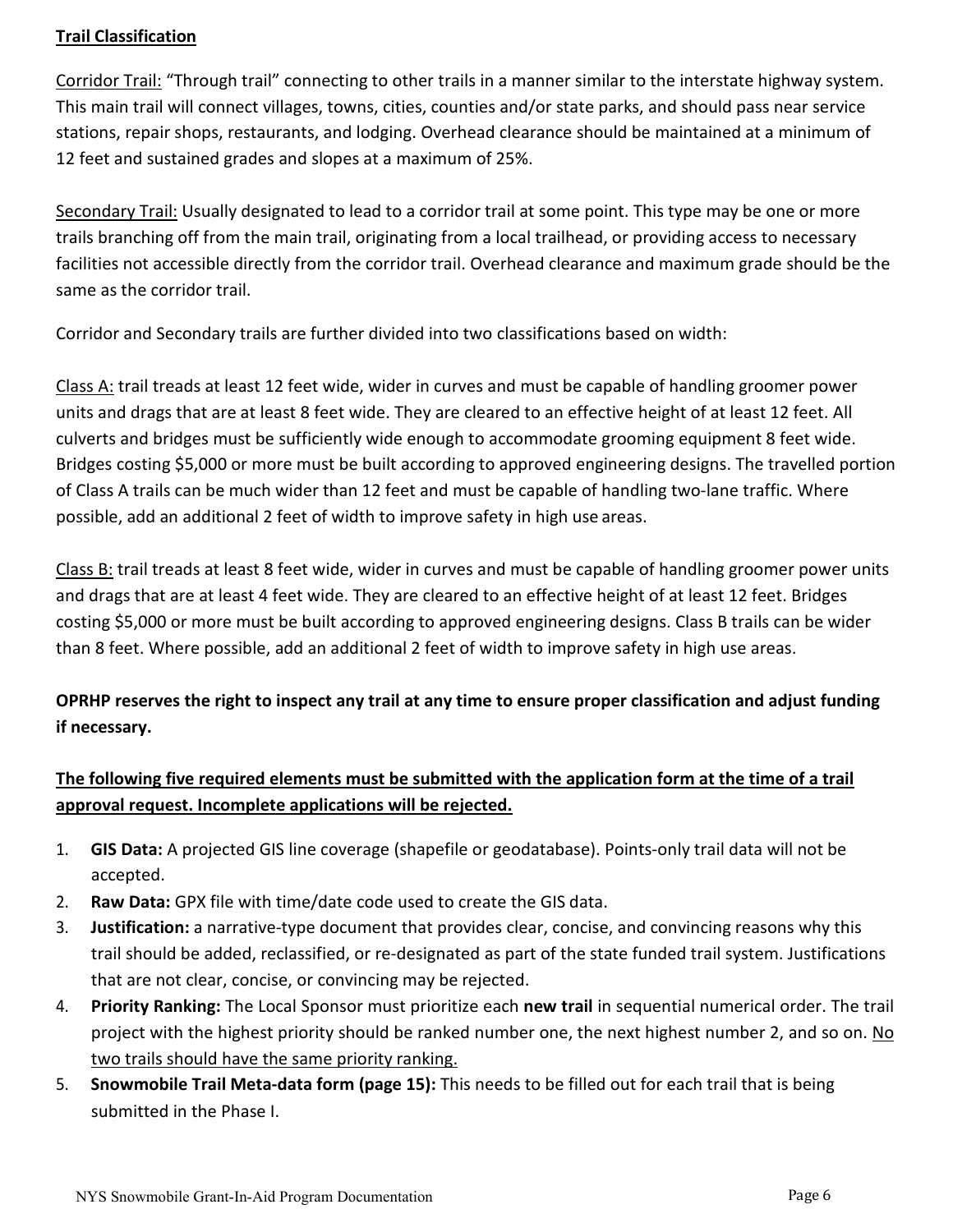#### <span id="page-6-0"></span>**OPRHP Trail Approval**

OPRHP will evaluate proposals for new trail development (new, reroutes, re‐designations and reclassifications) within the context of its statutory authority and obligations. Trail proposals are balanced and measured against multiple management goals. The overall goals are to provide an interconnected statewide snowmobile trail system for public use, while protecting the environment, providing enjoyment for snowmobile owners, and properly addressing the concerns of other user groups and the non-snowmobiling public. OPRHP is committed to providing trail development that ensures the safe utilization of the trail system, encourages tourism, as well as addresses the protection of environmental resources.

The following considerations will guide the selection of new trail development segments:

- o Minimize environmental and residential area disturbances to the greatest extent possible;
- o Minimize major highway crossings and snowmobile operation along highways to the greatest extent possible;
- o Minimize use of highway inside banks and any highway outside banks less than 8 feet inwidth;
- o Minimize major water crossings such as large rivers and streams to the greatest extent possible;
- o Maximize use of utility rights‐of‐way and abandoned railroad beds and trestles, where permissible;
- o Maximize use of existing statewide trail mileage maintained with the assistance of snowmobile trailfunds;
- o Maximize the effort to have trails pass near existing support facilities when possible (i.e., food establishments, lodging, rest areas, service stations, repair shops, etc.);
- o Maximize the effort to include as many points of scenic interest as possible;
- o Maximize the effort to interconnect adjacent communities;
- o Maximize use of an existing trail network;
- o Establish trails in semi‐remote areas (i.e., locate trails in wooded areas for protection from weather);
- o Establish trail accessibility for the disabled who can operate a snowmobile or as a passenger on a snowmobile;
- o Weigh the number of miles of new trail requests against the available funding and the existing number of funded trail miles.

Using the above, OPRHP will determine if the requested trail segments are eligible for inclusion to the State system. Priority selection will be given to connecting corridor segments. Corridor trails that no longer meet the definition of a corridor trail will be reclassified to secondary trails. Rerouting of existing trails is also a priority to maintain trail continuity. Secondary trails that clearly identify connection to services, trail heads, and parking will be given priority over trails that create loops or shortcuts between trails. No corridor trail will be approved that terminates at a body of water. Parallel and "alternate" trails will generally be rejected unless the existing trail is removed as a candidate for funding.

A review of all existing trails is being undertaken to ensure that all trails comply with the definitions of corridors and secondary trail classifications. Trails found to be non‐compliant will generate a notice to the Local Sponsor that those trails will need to be brought into compliance to ensure continued funding or they will be reclassified to their appropriate classification or removed from funding.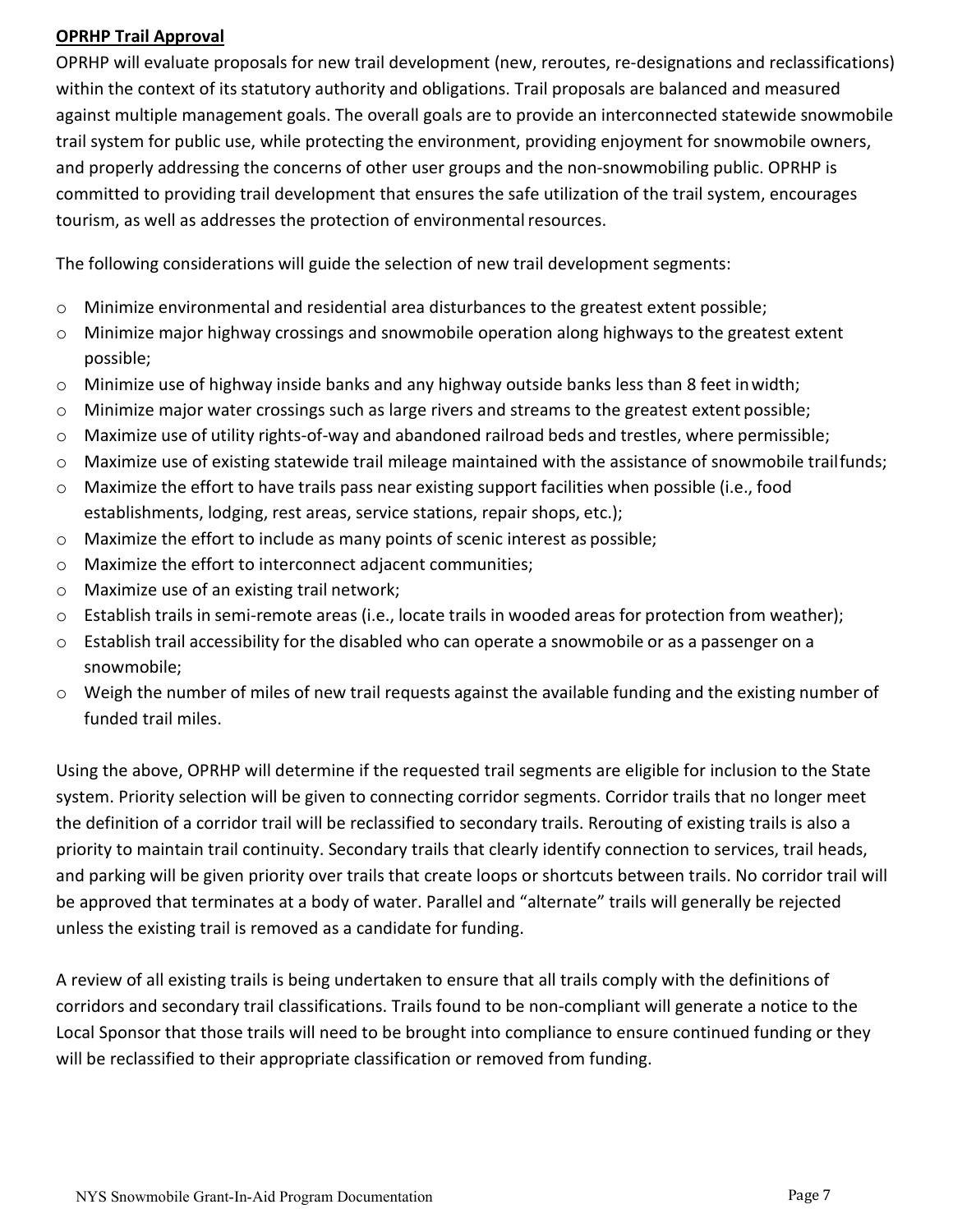### <span id="page-7-0"></span>**The Mileage Table**

After the Phase I trail submissions are reviewed, OPRHP will send the final determinations to the local sponsor along with an updated mileage table. This table will have all approved and funded trail segments for that county/municipality listed with the following information: trail name, TME responsible for trail maintenance, the trail's GPS collection date, classification (A or B), actual mileage (to two decimal places), funded mileage (rounded to the nearest whole number), the High Snow mileage (if any), and any notes or comments. **Note that the GPS collection date for the entire trail segment is based on the oldest date of any portion of that segment.** The table also includes a combined mileage total that is used in grant award calculations. The data for this table comes from the OPRHP Snowmobile Unit's GIS database, compiled from the data supplied by local sponsors.

A current mileage table is also supplied to the local sponsor with the 70% award notification and is available to local sponsors at any time upon request. TMEs should contact their local sponsor to request a copy.

#### <span id="page-7-1"></span>**High Snow**

High Snow refers to the areas of the state that receive an average annual snowfall of 110 inches or more based on a 30‐year average of data compiled by NOAA (current data range is from 1984‐2014). GIS analysis is used to determine which sections of the funded trails are within these areas and the included trails or portions thereof are detailed in the mileage table. Please note that the updated map was effective for the 2016‐2017 season and remains in effect for the 2020‐2021 season.

## <span id="page-7-2"></span>**The Role of GPS Data in the Project**

The use of GPS data to update the statewide trail database has become critical in ensuring the accuracy and quality of the dataset. This accuracy is especially important as GPS data is increasingly relied upon for public safety and recreational navigation. Since 2004, we have used GPS derived data to enhance and improve the computer‐based trail inventory of the funded statewide trail system. As a result, the Snowmobile Unit has produced a much more accurate depiction of the actual location and distance of the trail system, but the data must be updated to maintain this integrity. Many agencies, local governments, companies, groups, and individual users depend on this data. Some of the uses are for Emergency 911 (E‐911) mapping, trail maps (local, regional, and statewide), placement of highway crossing signs, state/local government master planning decisions, and various research projects. Moreover, it provides a clear view of the trail system and some verification of the trail's existence. To ensure that all Local Sponsors and TMEs are providing consistent data, OPRHP will only accept projected GPS derived shapefiles or geodatabases for any trails submitted for conceptual approval.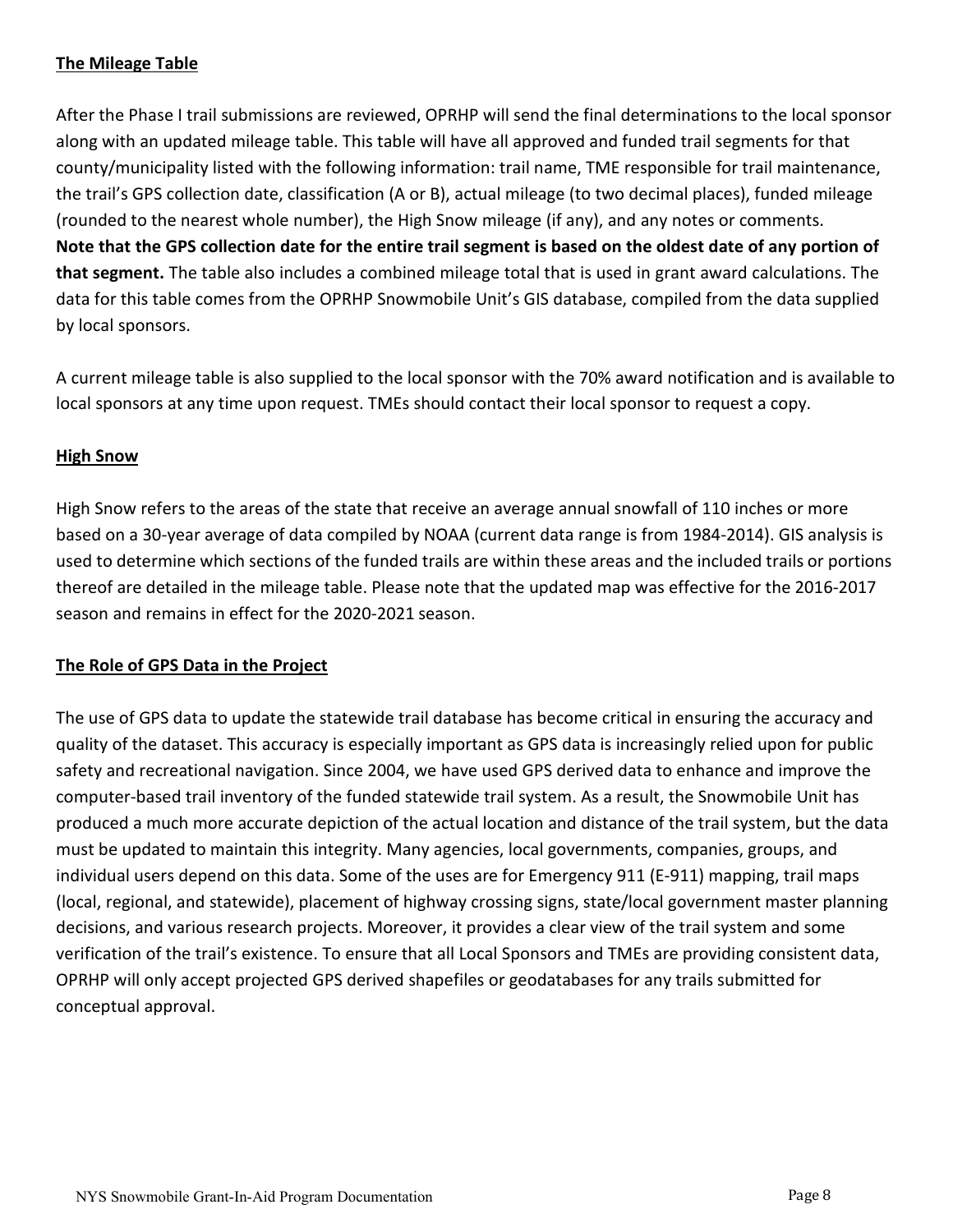Each trail's GPS collection date is listed as an attribute in the GIS database and is included in the local sponsor's mileage table. A copy of the statewide GIS database is provided to the New York State Snowmobile Association (NYSSA) Trail Coordinator annually. The OPRHP website has additional resources for viewing trail data, see page 13.

# **AS REQUESTED BY THE NEW YORK STATE SNOWMOBILE ASSOCIATION, the June 1, 2020, deadline to have GPS derived GIS data no older than January 1, 2017, has been postponed until June 1, 2021, for any TME unable to collect revised data.**

**Thereafter, every trail must have GPS derived GIS data no more than three years old.** It is recommended that clubs stagger their GPS data collection efforts, so they are not collecting data for all their trails in the same year going forward. Data no more than three years old will be the minimum requirement; clubs are encouraged to collect data more often if they are able. Local sponsors may set more stringent requirements.

#### **To Obtain Current Trail Data:**

Shapefiles for use with GIS software will be provided on request; email [snowmobilegps@parks.ny.gov.](mailto:snowmobilegps@parks.ny.gov.)

#### <span id="page-8-0"></span>**Mapping Procedure ‐ New and Rerouted Trail(s)**

**For proposed new trails**, identify each trail by a **letter.** Include a GIS map and trail justification for each proposed trail identified by letter. Trail justifications should include the above information plus a description of how this trail will benefit the overall statewide system if it is a corridor trail proposal, or how it will connect to services and the corridor system if it is a secondary trail proposal.

Alongside the trail, note the TME or trail sponsor name. Identify the potential classification of trail being requested for review. Trails that show endpoints need to indicate the service that exists at that trail endpoint such as a parking area or service station. Denote each trail proposal on the map with a letter that corresponds to the appropriate justification. Any public trailhead parking areas need to be denoted on the map with the parking capacity, if known.

If a request is being made to re‐classify between Class A or Class B trail, the Local Sponsor must highlight the trail segments on the map for re‐classification or re‐designation consideration. Additionally, the Local Sponsor must prepare a justification explaining the reasons for approving this request. Number each request on the county‐wide map. Each respective justification needs to be numbered the same as shown on the county‐wide map.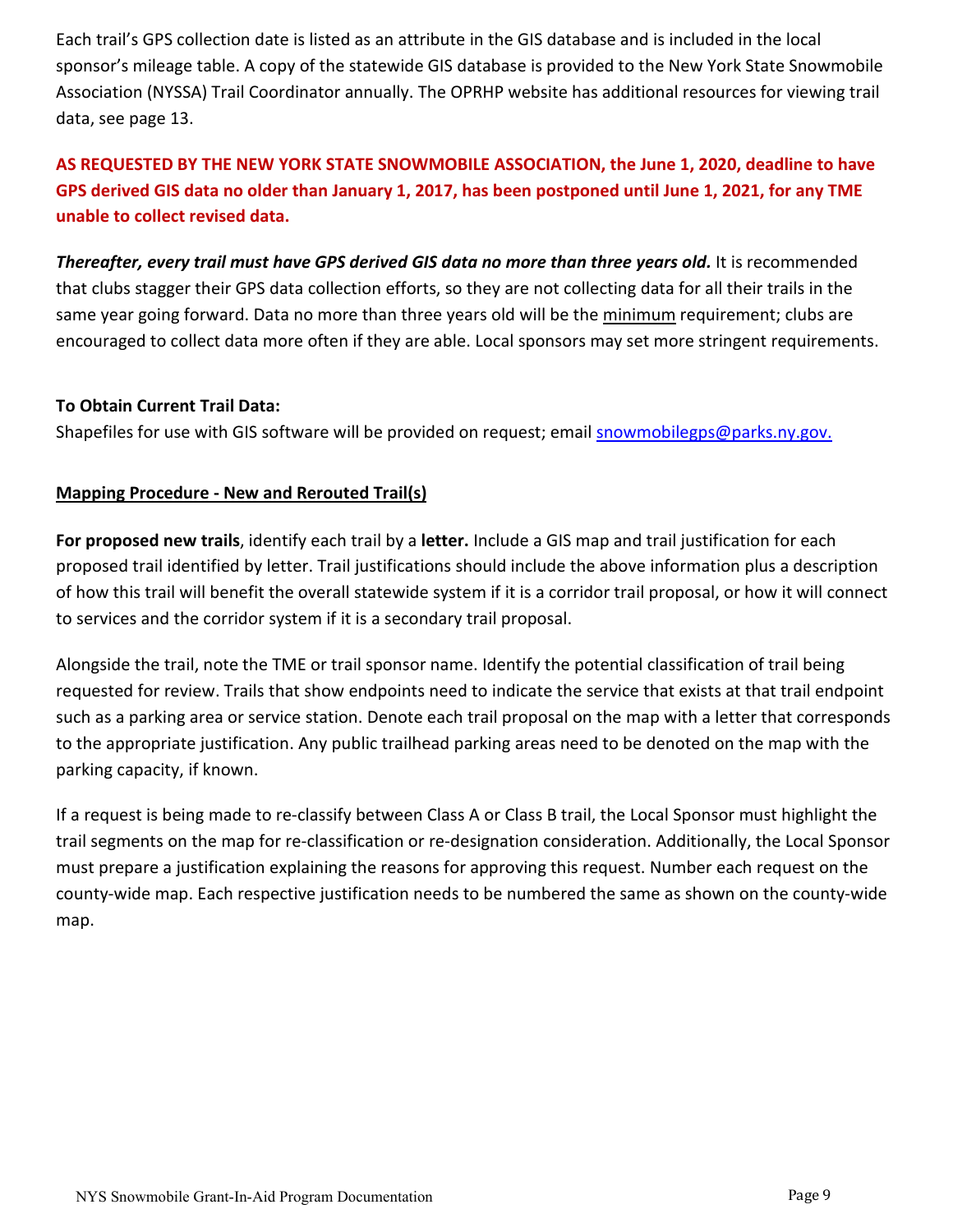OPRHP will review the map and justification upon receipt and notify the Local Sponsor if request or any part thereof is approved or denied. OPRHP will assign the trail identification number for approved trail and keep a database of mileage for each Class of trail (Corridor Class A/B and Secondary Class A/B).

When the Local Sponsor receives the determination information from OPRHP, keep this information for your records. Also enclosed will be a table outlining approved mileage and trail identification numbers.

If approval of new trails results in newly designated corridor and secondary trail intersections, appropriate identification signs MUST be installed on the trail and at the affected intersections. Local Sponsors are responsible for notifying OPRHP with a list of intersection identifications for all funded and mapped intersections.

*Reminder: For any trails that have been approved for funding in the 2021-2022 season but for various reasons are not available for snowmobiling at any time during the snowmobiling season, the Local Sponsor must notify OPRHP of the trail number, the mileage, and the reason for the trail closure. Reasons for closure may include loss of landowner permission, storm damage, and unsafe conditions. This will assist in maintaining an up-todate inventory of trails as stipulated in the statutes governing snowmobiling. Long term closure may affect the maximum grant award amount; work performed prior to closure will be an allowable expense toward meeting the maximum award and work performed after closure may be allowable at OPRHP's discretion.*

### <span id="page-9-0"></span>**Mapping & Application Procedure ‐ Trail Update(s)**

All GPS trail data (new trails and updates) must be converted into a projected GIS compatible format (i.e. an ArcView shapefile) before submitting the information to the OPRHP Snowmobile Unit. The raw GPX data must also be submitted for faster processing in cases where clarification/verification is needed. A hard copy map should also be submitted, identifying trails proposed for funding. Specific steps are outlined below.

#### <span id="page-9-1"></span>**Trail Delineation Guidelines**

Countywide Snowmobile Map:

- 1. Check the breakdown of TME by trail. Please determine that the proper TME and corridor orsecondary trail identification number has been identified for each trail segment. If a trail segment was incorrectly identified, please correct where the trail TME assignment should have been. This will be important in calculating trail mileage by TME.
- 2. Classification Change: note if any classification changes are being requested on the county‐wide map. Note the current class and the proposed new class. Be sure to provide a justification of why the change is being requested.
- 3. Label changes on the countywide map with a letter corresponding to the appropriate justification.

Marked countywide maps should be included in the Trail System Prior Approval Packet due by **June 1, 2021**.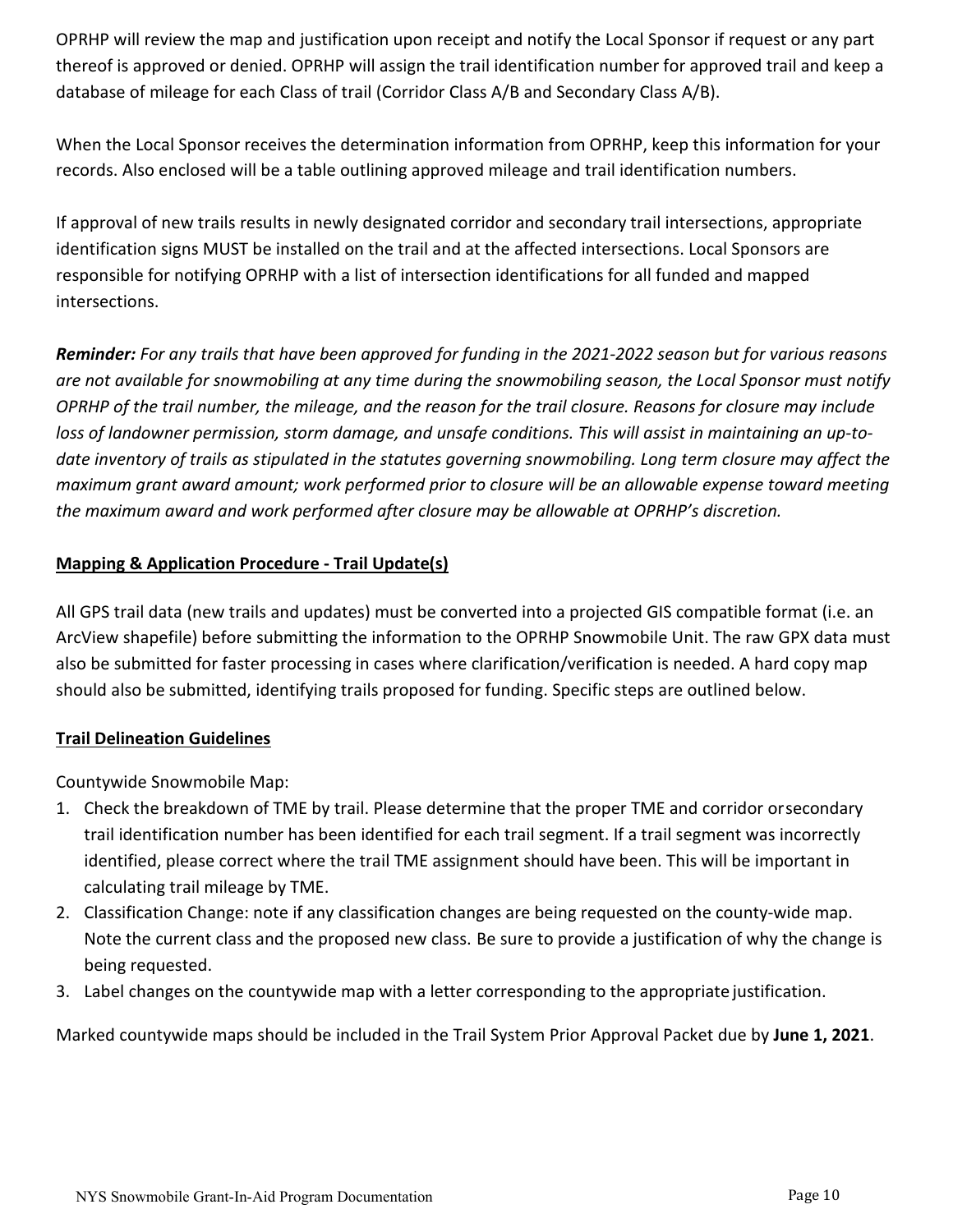### <span id="page-10-0"></span>**Submitting GIS data**

The Local Sponsor must submit GIS data to the OPRHP Snowmobile Unit directly. To do this, the following steps must be followed:

- 1. Submit one countywide projected GIS file or one projected GIS file for each trail. Acceptable formats: shapefile, geodatabase, coverage (export file).
- 2. Submit the raw GPX data (to include collection date) used to create the projected GIS file.
- 3. GIS data must include fields that are in the current file maintained by OPRHP. An example table forfields, field type, and field length is available upon request.
- 4. Appropriate fields must be filled in. Again, follow guidance in example table.
- 5. Metadata must be provided, including GPS data collection procedures and standards (see page15).
- 6. A hard copy map must be submitted in addition to the GIS data, with changes shown and highlighted. This is important to have during the Prior Approval application review to eliminate confusion when viewing the data.

#### <span id="page-10-1"></span>**Snowmobile Trails and GPS**

GPS data will not be accepted directly from TMEs. It must go through the Local Sponsor and be submitted in a projected shapefile format. The following information provides initial guidance to the Local Sponsor for the use of GPS data collected by the TME. If the Local Sponsor does not have GIS capability, they may send this information to OPRHP in a projected ESRI shapefile format. The data needs to have been collected according to this publication and the "*NYSSA Guide to Trail GPS Mapping*" publication and must conform to the requirements listed below.

#### <span id="page-10-2"></span>**Metadata:**

Metadata is defined as data about data. It is a descriptive document outlining the data collection process and describing the data itself. It is very important to include as much information as possible about how the data was collected. This is the responsibility of whoever collects the GPS data (typically the TME).

Variables that are important to document are: date, time, map datum used, coordinate system used, map projection used, field data collector's name and contact information (such as: address, phone number and email address), *the brand and model number of GPS unit*, software (name and version number) used to download and/or process GPS field data, and any other pertinent information about the data collection process. If using a cell phone, the make and model of the phone and name of any apps used are needed.

#### **Coordinate System**:

It is extremely important to know the coordinate system and the datum used to collect the data. Examples of commonly used formats are UTM, State Plane, and Latitude/Longitude (DD, DMS, DMM) with either the NAD 27 or NAD 83 datum. Please provide all data in UTM Zone 18 coordinates using the NAD 83 datum.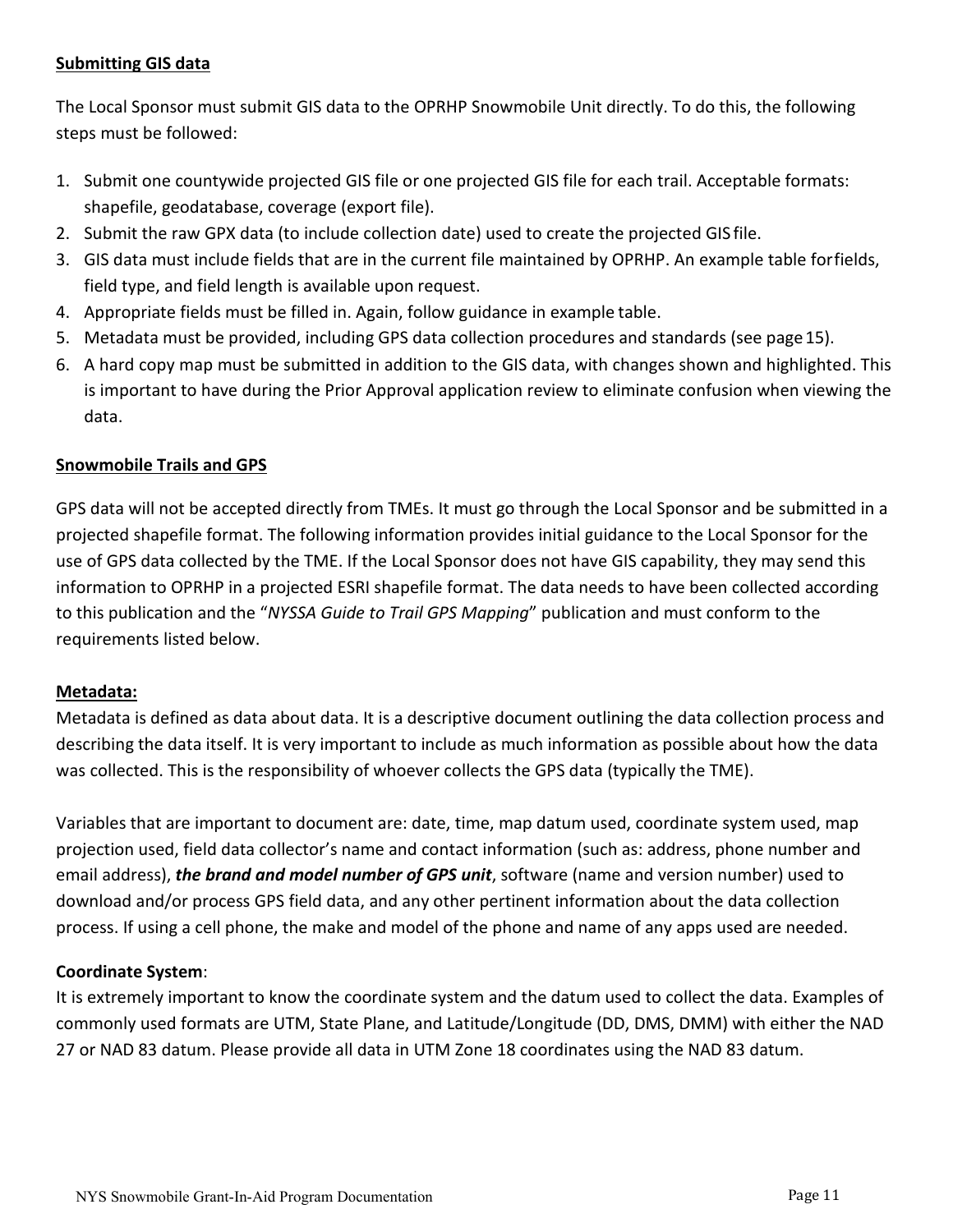#### **Data format:**

The data that is submitted to OPRHP from the Local Sponsor must be in a projected GIS format. This includes a shapefile, geodatabase, or coverage (ESRI file formats). No other file formats will be accepted for the purposes of updating trail locations and mileages. The steps outlined in this document must be followed when submitting GIS data. OPRHP will not accept hand drawn maps, raw GPS data such as a text files or Google maps as the main data submission. They can be included only as additional information.

#### **Metadata Sheets**

A separate metadata sheet must be provided with each application; **do not** submit one sheet for multiple trails or the entire county/municipality.

#### **Trail Data Viewing**

A Google Earth file is available at: https://parks.ny.gov/recreation/snowmobiles/maps.aspx.

OPRHP has the capability to host WebEx interactive audio/video web conferences on request by local sponsors who would like the opportunity to view and discuss trail data in real time, subject to scheduling availability. Please contact the Snowmobile Unit to discuss scheduling a conference. Due to staffing and scheduling limitations we are currently not able to hold individual sessions with clubs, however, sponsors are encouraged to include clubs, if possible, to address specific questions or issues.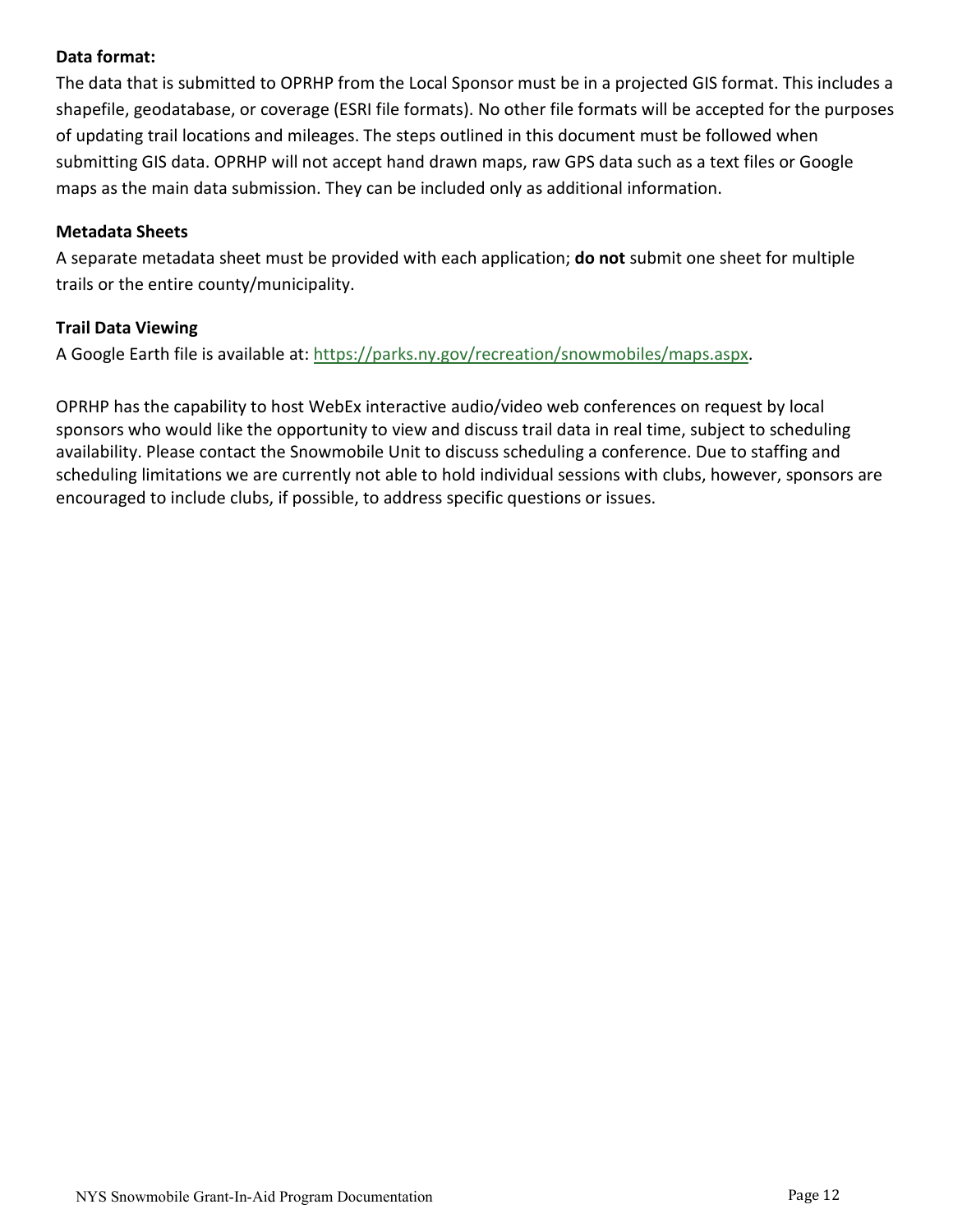# **Important information about SEQRA: Environmental Review for Snowmobile Grants**

<span id="page-12-0"></span>The State Environmental Quality Review Act (SEQRA) was implemented under the Environmental Conservation Law to ensure consideration of environmental factors in the review, planning, and decision-making processes of government entities. As an applicant seeking State aid, it is the responsibility of the towns, counties, or other grant applicants to guarantee compliance with SEQRA. A determination, where necessary, is required as part of the grant application (Phase II); *obtaining a determination prior to receiving approval for trails submitted as part of Phase I is recommended to avoid delays or rejection.*

**When is a SEQRA Determination REQUIRED to receive State aid for snowmobile trails?** If an applicant is seeking funding for maintenance or construction of:

- i) A new snowmobiling trail, or
- ii) Reroutes or changes to an existing trail.
- o If either of these situations applies, applicants **MUST** submit a Prior Approval Application (Phase I application) by June 1, 2020.
- o The sponsor or applicant must also obtain and submit a SEQRA determination with its Phase II application by September 1, 2020, or the trail **WILL NOT RECEIVE** State funding. It is recommended that a SEQRA determination is obtained for **ALL** proposed trails instead of waiting for trail approvals to avoid delays.

**SEQRA Determination is made by the lead agency.** The county/town/municipality will be SEQR lead agency or will be responsible for initiating lead agency designation procedures if there are involved agencies other than OPRHP (e.g., the Department of Environmental Conservation (DEC) via a required permit). If the proposed trail is on state park land, the lead agency is OPRHP on the state park section.

#### **The lead agency is required to comply with SEQR as follows:**

- $\circ$  If your project is Type II, it is not subject to SEQR. If this is the case, provide a statement as to the classification of your project and the reason. If any permits are required, list them in yourstatement.
- $\circ$  If your project is subject to SEQR, consult SEQR regulations to determine if it is classified Unlisted or Type I. If it is Unlisted, submit a completed short Environmental Assessment Form (EAF) (Parts I‐III). If the project is classified Type I, submit a completed long EAF and either a negative declaration or a Final Environmental Impact Statement (FEIS) and SEQR Findings.
	- o The EAF is available at: [http://www.dec.ny.gov/docs/permits\\_ej\\_operations\\_pdf/feafpart1.pdf](http://www.dec.ny.gov/docs/permits_ej_operations_pdf/feafpart1.pdf)
- $\circ$  If the project's impacts have been previously reviewed under SEQR, supporting documentation must be submitted (e.g., FEIS and SEQR Findings Statement).
- $\circ$  If your project is on state park land, the applicant must provide a statement as to why it should be considered Type II or complete the appropriate EAF as a draft to OPRHP for acceptance and a determination of significance.

For additional information on the SEQR process, please see the New York State Department of Environmental Conservation's website, at <http://www.dec.ny.gov/permits/357.html>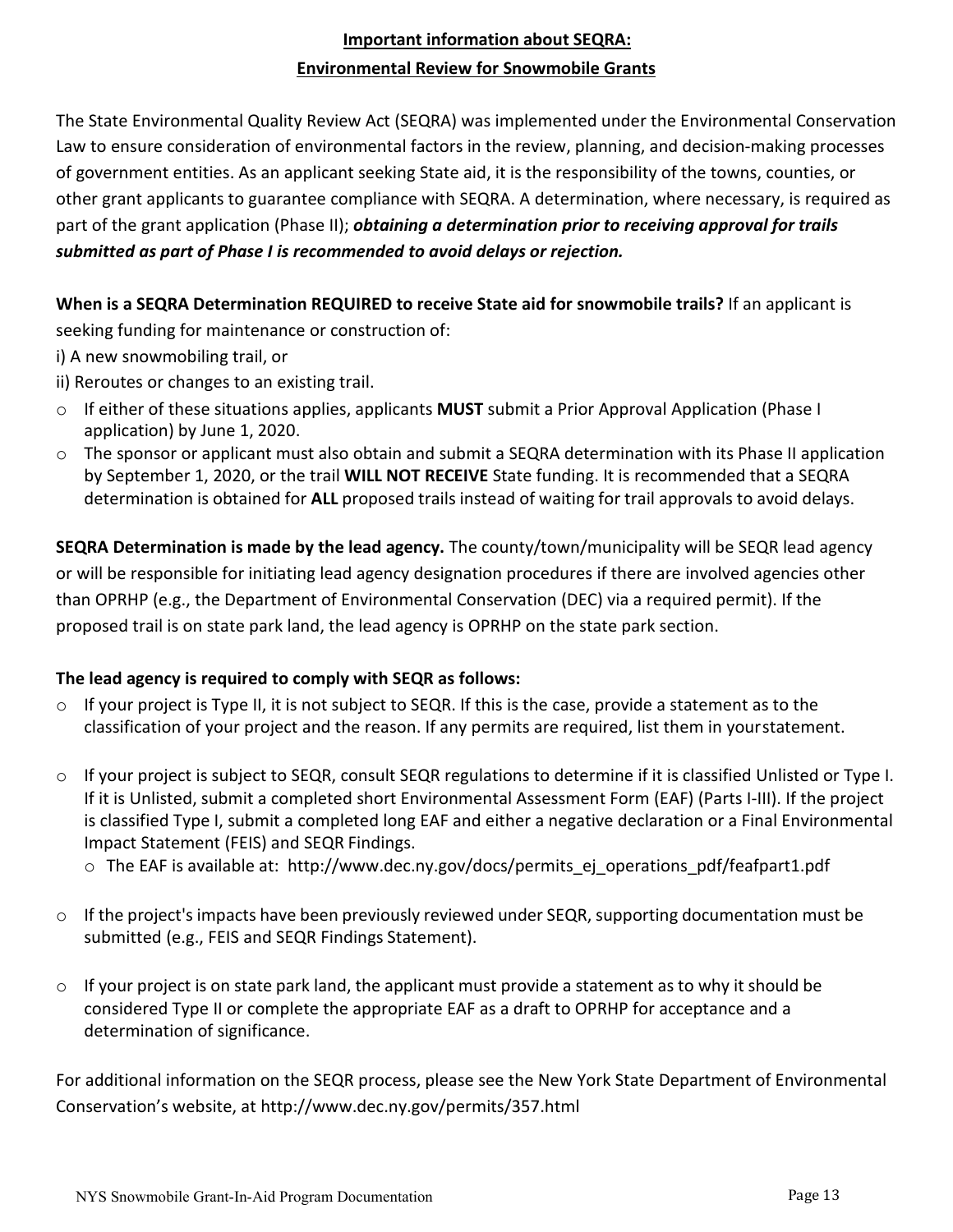# **2021‐2022 Snowmobile Trail Grant‐In‐Aid Application (Phase II) Application Deadline: September 1**

#### <span id="page-13-2"></span><span id="page-13-1"></span><span id="page-13-0"></span>**INTRODUCTION**

This application contains the forms needed for filing the state aid for snowmobile trails grant application. Please read this application thoroughly before filling out the forms as some areas have been revised to facilitate data gathering and shorten processing time. The application and all the associated conditions of funding represent a project agreement between OPRHP and the Local Sponsor. Failure to follow the conditions may jeopardize funding for current and subsequent project years.

To be eligible to receive Snowmobile Trail Grant funds, a **COMPLETE APPLICATION MUST BE POSTMARKED BY September 1, 2021,** with all required documentation as outlined in this grant application. There may be only one application per sponsor, and it must include summary information for all Trail Maintenance Entities (TMEs) within their jurisdiction. Local Sponsors are encouraged to set their own deadlines to have sufficient time to review TME submissions. OPRHP will support a Local Sponsor's decision to reject submissions if TMEs do not comply with Local Sponsor submission deadlines.

Snowmobile trail grants are issued to the local government sponsor on a pro-rated basis derived from the Phase II Application. A 70% portion of the total grant made available to the governmental local sponsor after November  $1<sup>st</sup>$ , followed by the remaining 30% made available following the end of the state fiscal year (March 31st) after submission and review of adequate documentation and sufficient available funds existing in the statewide Trail Fund account. Failure to submit the supporting documentation and all required items by the deadline dates may disqualify an applicant for current and future funding, as well as result in a reduction to the final grant award amount or recovery of funds where applicable. Local Sponsors submitting an application should strongly encourage TMEs to maintain accurate and up to date records and receipts of all maintenance, signing, and operations undertaken on the OPRHP Snowmobile Unit approved snowmobile trails.

The total grant amounts are based on projected funds received from snowmobile registration fees. If the funds from registration fees do not meet total grant award projections, a percentage deduction will be levied equally among all grant recipients against the 30% payment.

No trail will be eligible for funding unless it has been previously designated by OPRHP as part of the New York State Snowmobile Trail System. Trails are approved by OPRHP based on how they relate to the statewide snowmobile system as explained in the Phase I documentation. New construction of trails, including reroutes and trails to be considered for funding which were not funded in the previous project year, must have obtained a Local Sponsor SEQRA determination and have the permission and approval of landowners, administering agencies of the state, or other municipal entities charged with management of impacted lands. Trails that were submitted as new or that requested modification, and which received conceptual approval following the Phase I application will be designated and added to the trail mileage award calculation if all the required documentation is submitted and approved under this application. OPRHP cannot accept any additional trails or trail modifications that were not submitted in the 2021‐2022 Phase I application.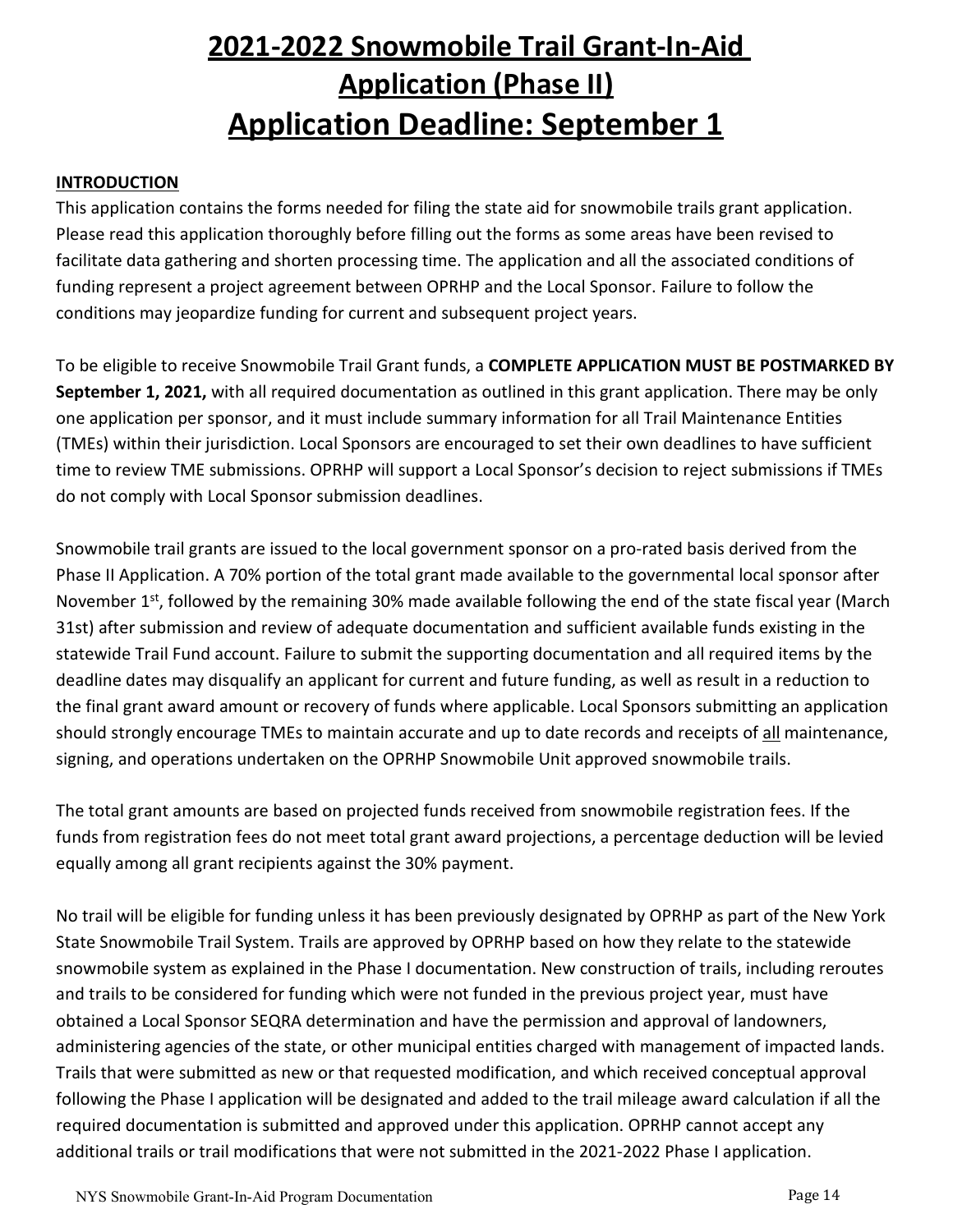OPRHP will assign all trail classifications. Corridor and secondary route trail markers and other appropriate snowmobile trail signs must be used on trails receiving state funds and placed in compliance with guidelines found in the New York State Snowmobile Trail Signing Handbook. Applicants and TMEs can obtain a copy of this handbook by visiting the OPRHP website or by contacting the Snowmobile Unit at the address listed in this document. Placement of trail signs on Department of Environmental Conservation (DEC) lands may only be made with the written approval of the DEC Regional Land Manager. Funds can only be expended on approved trails as determined by OPRHP.

#### <span id="page-14-0"></span>**TRAIL USER FEE STATEMENT:**

Trails upon which a local user fee is imposed will not be eligible for State Snowmobile Trail Program funding unless the Local Sponsor can document consistency with Section 25.09 of the Parks, Recreation and Historic Preservation Law and the rules and regulations adopted thereto. Non- discrimination and indemnification are addressed in the conditions of the grant.

Questions regarding this application may be directed to the Snowmobile Unit at (518) 474‐0446.

#### **Local Sponsors must return this application to:**

ATTN: Snowmobile Unit NYS Office of Parks, Recreation, and Historic Preservation Albany, NY 12238

# **Application**

#### **Who may file an Application?**

The Local Sponsor only as defined in the Glossary. Towns and Villages are only eligible to apply if the County does not participate.

#### **Who signs the Application?**

The Authorized Official as defined in the Glossary and listed on the Application Cover Page.

#### **Who acts as liaison with OPRHP?**

The Authorized Project Administrator, who must be an employee of the municipality.

#### **When do I need to apply?**

The deadline for submitting applications to OPRHP is September 1, 2021 (See the schedule of important dates on page 2).

#### **Can Local Sponsors set deadlines?**

Yes, OPRHP encourages Local Sponsors to provide themselves with sufficient time for review and resubmission of revised materials sent in by TMEs.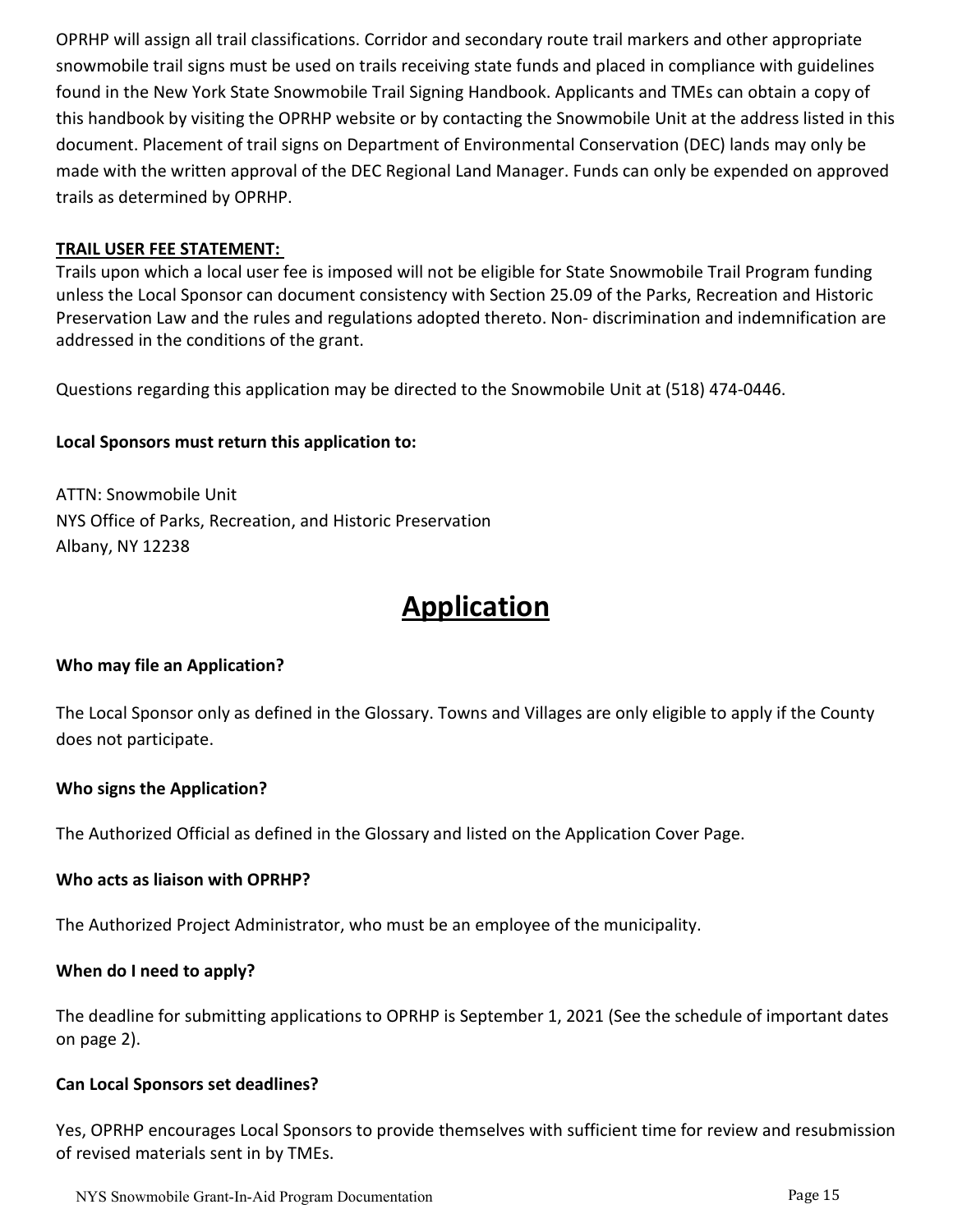#### <span id="page-15-0"></span>**Landowner Permission**

#### **Do I need landowner permission?**

**Yes!** Construction and/or maintenance of trails must have the permission and approval of landowners, administering agencies of the state, or other municipal entities charged with management of impacted lands. OPRHP does not require that written permission for the trail use be in place, but the TMEs must acknowledge in writing that they have received all the proper permissions. OPRHP retains the right to contact landowners to ensure that permissions have been granted. **Should a property owner challenge the use of land under his/her control, it shall be presumed that permission was not given, the trail will be closed and removed from the trail system, and the appropriate portion of state assistance will be withheld or recovered. A property owner challenge will require written proof of permission for future use of the property.**

#### **What do I do if the project is on lands administered by a state agency, including DEC or DOT?**

All projects for trails crossing DEC lands must conform to DEC unit management plans, management guidelines, and policies. When DEC lands are involved, a DEC Land Manager must be contacted prior to submitting the Phase I Prior Approval application to OPRHP for new projects, construction, or major repair, or when submitting applications for projects for maintenance or grooming. The DEC Permissions form on page 39 must be completed and signed by both the TME and DEC representatives as part of the Phase II application.

Trails along a NYS Department of Transportation (DOT) right of way must have approval and all road crossings must be identified for DOT. Contact your regional DOT office and complete the DOT Permissions form on page 43, including the signature of the TME and DOT representatives.

Projects on state lands other than DEC and DOT or on Federal land, including trail projects crossing OPRHP land, must have approval from the administering agency, using the Other Landowner or Administrator form (see page 41).

#### <span id="page-15-1"></span>**3 Year Plan**

#### **Why do we need a 3 Year Plan?**

The requirement for preparing a three (3) year plan rests within Statute: NYS Code of Rules and Regulations: 454.3 Local snowmobile trail development and maintenance plans:

- a) Each local sponsor wishing to obtain State aid for snowmobile trail development and maintenance shall submit to the commissioner a local snowmobile trail development and maintenance plan. The plan shall be in a form and contain such information as shall be required by thecommissioner.
- b) The plan shall serve as a long-range planning document for the development and maintenance of snowmobile trails by the local sponsor and all applications for future State aid shall be in conformance with and implement all or part of the plan. The plan shall cover at least three years' snowmobile trail development and maintenance.
- c) After January 1, 1989, no local sponsor shall submit to the commissioner an application for State aid until it has first submitted and had approved a local plan. To submit an application for State aid for a project which is not covered by the plan previously submitted a local sponsor shall submit and have approved an updated plan.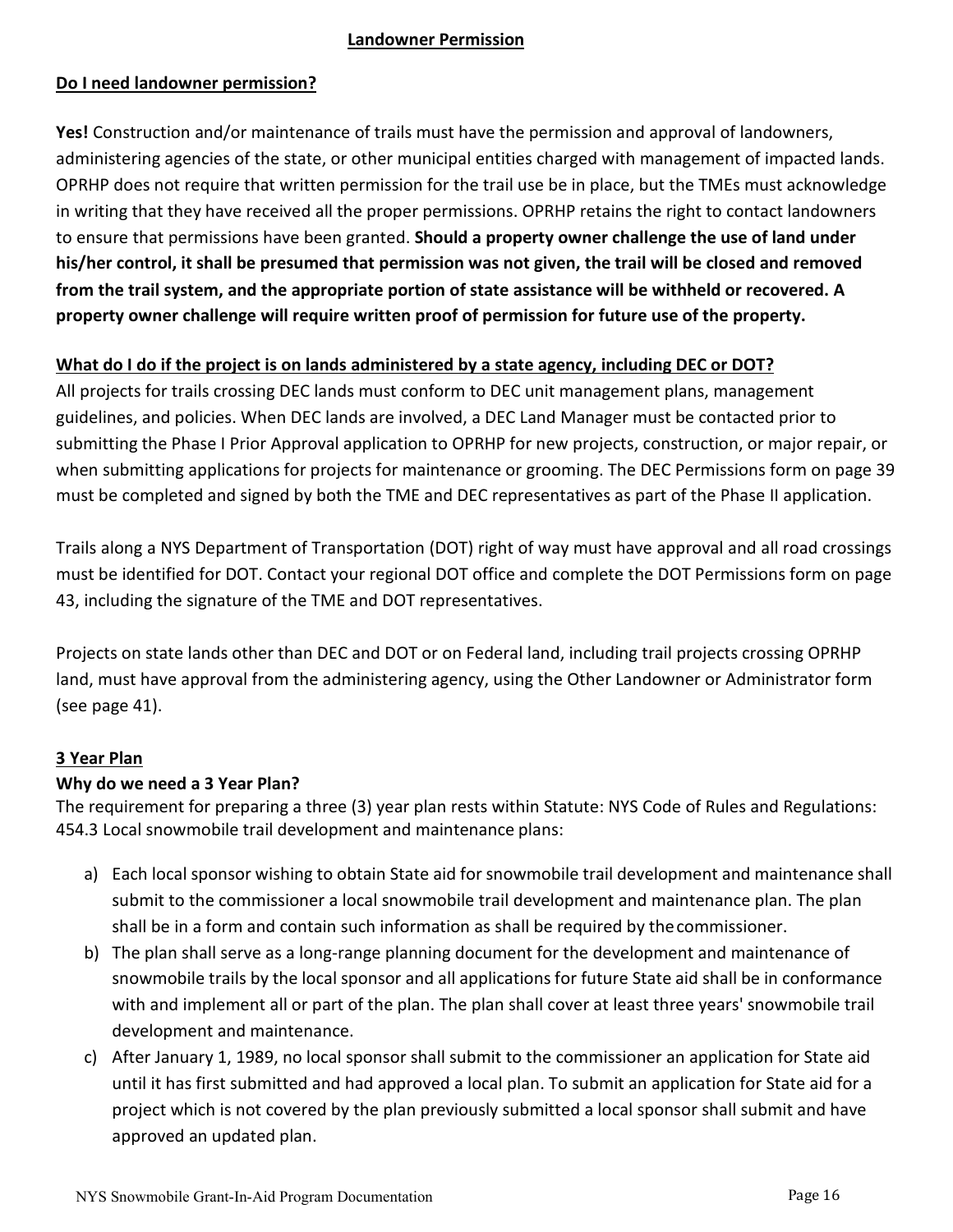- d) No later than September 1st of each year, each local sponsor shall submit an update of its local plan. The update shall include any changes to the plan previously submitted which the local sponsor has determined to be necessary or appropriate. In addition, the update shall always project the trail development and maintenance to be undertaken for three years beyond the current fiscal year.
- e) The commissioner shall review the local plan, and local plan updates, and comment on each in writing no later than 90 days after receipt.
- f) The Local Sponsor shall be responsible for conducting all appropriate reviews of the plans, including environmental reviews, and for obtaining necessary approval of local, region and other State governmental entities.

#### **Ok, that is what the Statute requires, what does the narrative 3‐year plan need to address?**

OPRHP recognizes that the general intent of the 3‐year plan was much more applicable when the statewide snowmobile trail system was first being developed. Now that the trail system is firmly established, the phase I portion of the grant largely addresses much of the intent of the 3‐year plan, thus the 3‐year plan should be coordinated with reference to planned phase I requests. Your plan should not include a general summary of your existing trail system except where it is relevant to future projects. Your plan should consider which trails are most vital to establish, maintain, and protect with the overall goal of sustaining a comprehensive, statewide, permanent trail network.

Local sponsors and TMEs must consider the following factors as they relate to plans to improve or expand trails, specifically as it relates to any phase I requested trail changes, improvements, or additions. These factors include but not limited to:

- $\circ$  What types of development activities will be accomplished that increase safety, promote tourism, and improve local riding awareness?
- o What is the level of access to the trail system? Where is there parking, can it accommodate expected volume, and are there comfort facilities nearby?
- $\circ$  Which trails are being considered for upgrading to accommodate larger grooming equipment orto eliminate hazardous segments and provide a safer riding experience?
- o What types of activities are anticipated to improve trail signage, trail mapping, and on‐trail promotion of points of interest such as gas stations, emergency services, lodging and restaurants?
- o Are there trails on any property where landowner permission can be obtained for more than one year or permanently?
- o Are there trails on property at risk of being sold off for development or otherwise expecting landowner permission challenges?
- o Which trails should be rerouted or eliminated to maximize efficient use of resources and improve the overall riding experience?
- o How are you addressing landowner complaints?
- o Will any bridges and/or culverts need replacement and when do you expect to replace them?
- o Where do you need gates to prevent off‐season trespassing?

#### **Grant Conditions: WHAT MUST I DO TO KEEP MY AGREEMENT WITH THE STATE?**

Read and follow the Conditions of the Grant carefully.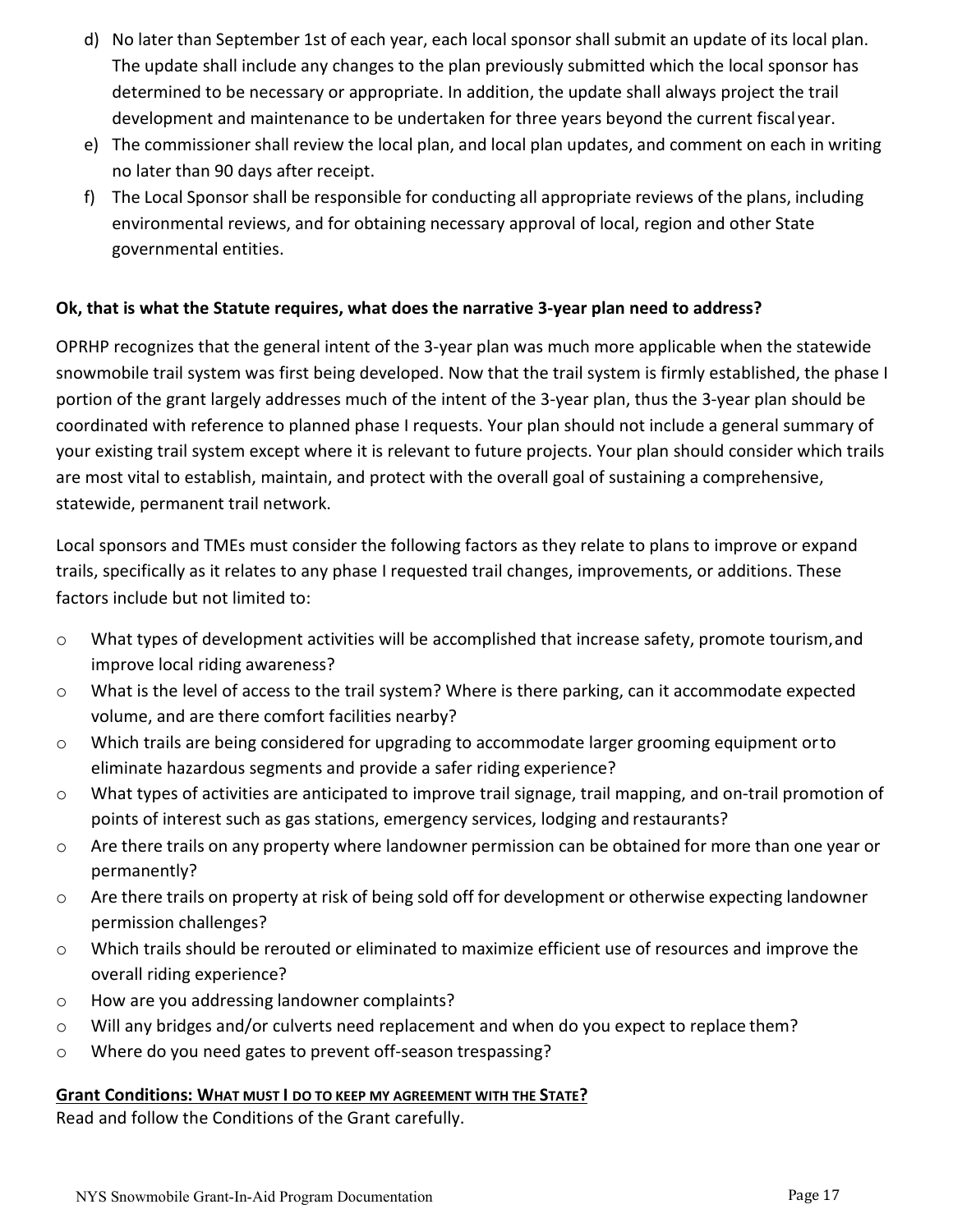# **Grooming Equipment Summary Instructions**

To be submitted from each TME

<span id="page-17-0"></span>Provide a groomer list for each TME and attach as part of the Phase II application. Each TME should verify that the groomer information is complete and correct, including the year, make, model, and serial number. Note any deletions, additions, or changes. Any deletions, additions, or updates during the season should be sent to the Local Sponsor who then forwards the information to OPRHP.

<span id="page-17-1"></span>See "Groomer Classifications for information. Classification is done by OPRHP based on the information provided from the TME.

# **Phase II Frequently Asked Questions**

## **What is the Statewide Snowmobile Trail Plan?**

The State of New York Snowmobile Trail Plan is a regulatory document, adopted in October 1989, relative to the trail maintenance and development grants. Hard copies of the plan are available while supplies remain and an electronic copy may be obtained by contacting the Office of Parks, Recreation and Historic Preservation, Snowmobile Unit.

## **Can a Local Sponsor apply for snowmobile trail assistance for any area(s)?**

A **Local Sponsor** can apply for funding of designated trails that are located solely within the borders of their jurisdiction, regardless of the location of the TME actually maintaining the trails. A county can apply for funding only for designated trails within the borders of the county. A town can apply for funding only for designated trails within its town borders. A village can apply for funding only for designated trails within the borders of the village (Parks Law 27.17). Trails upon which a local user fee is imposed will not be eligible for State Snowmobile Trail Program funding per the Trail User Fee statement on page 25.

## **Which trails are eligible for funding?**

Only trails that have received Phase I approval are eligible for funding. Approved trails are shown on maps and Trail Mileage Tables available from the OPRHP Snowmobile Unit.

## Can I obtain a general map of state funded snowmobile trails in my county/area?

A PDF map of the statewide trail system and a KMZ file for use with Google Earth are available at https://parks.ny.gov/recreation/snowmobiles/maps.aspx. A shapefile for use with GIS software is also available upon request to snowmobilegps@parks.ny.gov.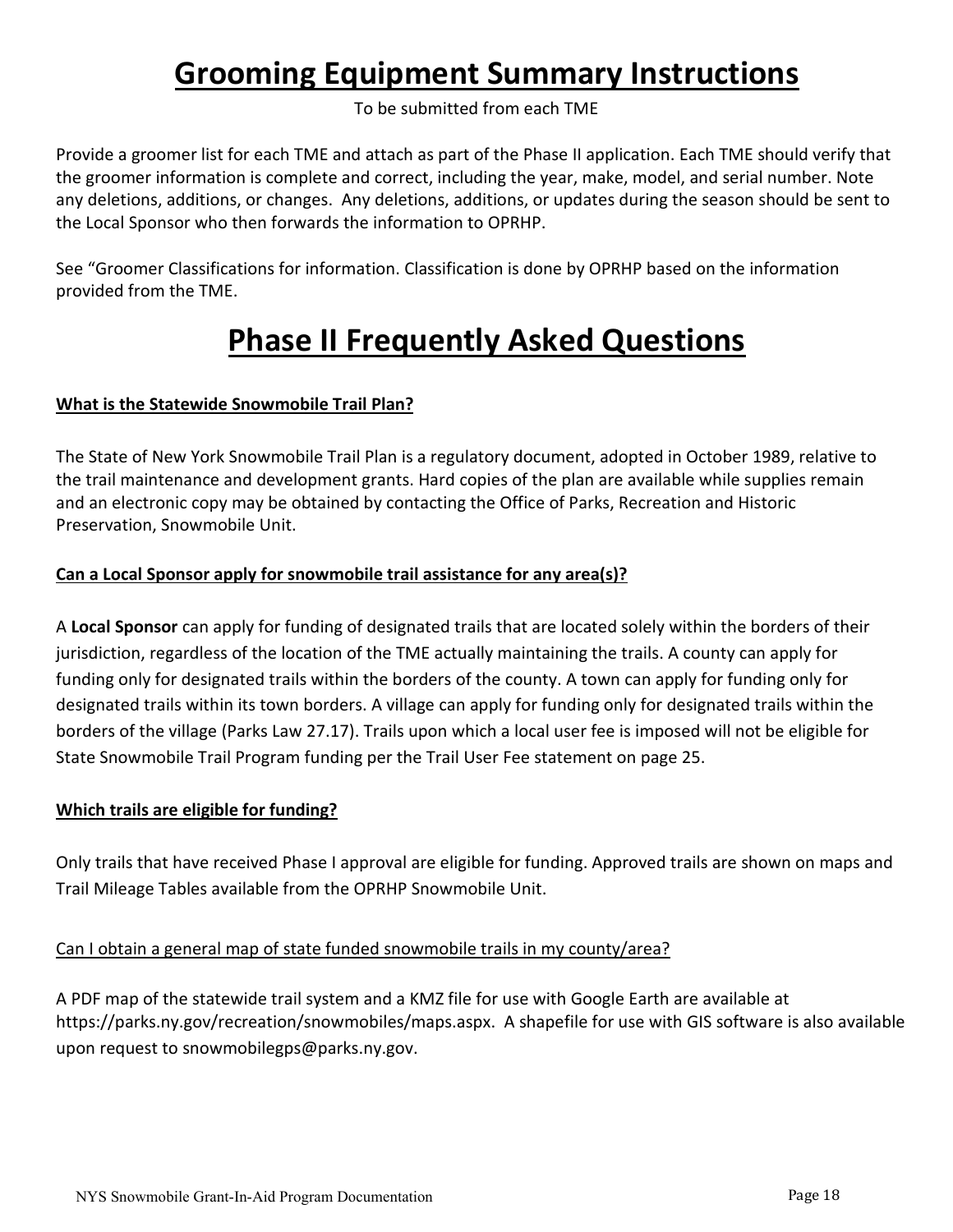#### **What are trail classifications?**

A corridor trail is a "through trail" connecting to others in a manner similar to the interstate highway system and connecting villages, towns, cities, or counties to one another. A secondary trail is usually designated to connect to a corridor at some point leading to services such as repair stations, food, lodging, or fuel.

OPRHP determines if a designated trail outside the Adirondack Park is either Class A (average width 12 ft.) or Class B (average width 8 ft.) based on information submitted by the Local Sponsor. Trails within the Adirondack Park are assessed separately. Thus, there are four classifications, Corridor A, Corridor B, Secondary A, and Secondary B. See page 7 for more detail.

#### **What should we do if our municipality is dealing with an association instead of individual clubs?**

For the purpose of the Phase II application, treat the association as the sole TME in the municipality.

#### **How must trails be marked?**

Corridor and secondary route trail markers and other appropriate snowmobile trail signs must be used on trails receiving state funds and placed in compliance with the guidelines found in the New York State Snowmobile Trail Signing Handbook. The Handbook can be found on the NYS OPRHP website here: <https://www.nxtbook.com/nxtbooks/nysparks/snowmobiletrailsigning/index.php#/p/Cover1>

#### **Can local laws regulating the use of trails be adopted?**

Local Sponsors, as provided in and consistent with Sections 25.07 and 25.09 of the New York State Office of Parks, Recreation, and Historic Preservation Law, may impose reasonable conditions regulating the use of snowmobiles within their jurisdiction.

#### **What happens if there is a trail closure during the season?**

If a trail is closed for any reason, the TME must notify their local sponsor and OPRHP. The local sponsor must notify OPRHP as well. Depending on when the closure goes into effect and the duration of the closure, the trail, or a section of it may lose funding. If a connection is lost and a suitable reroute is not available, OPRHP may revoke funding for the trail on either side of the lost connection to the nearest junction, service, or destination location.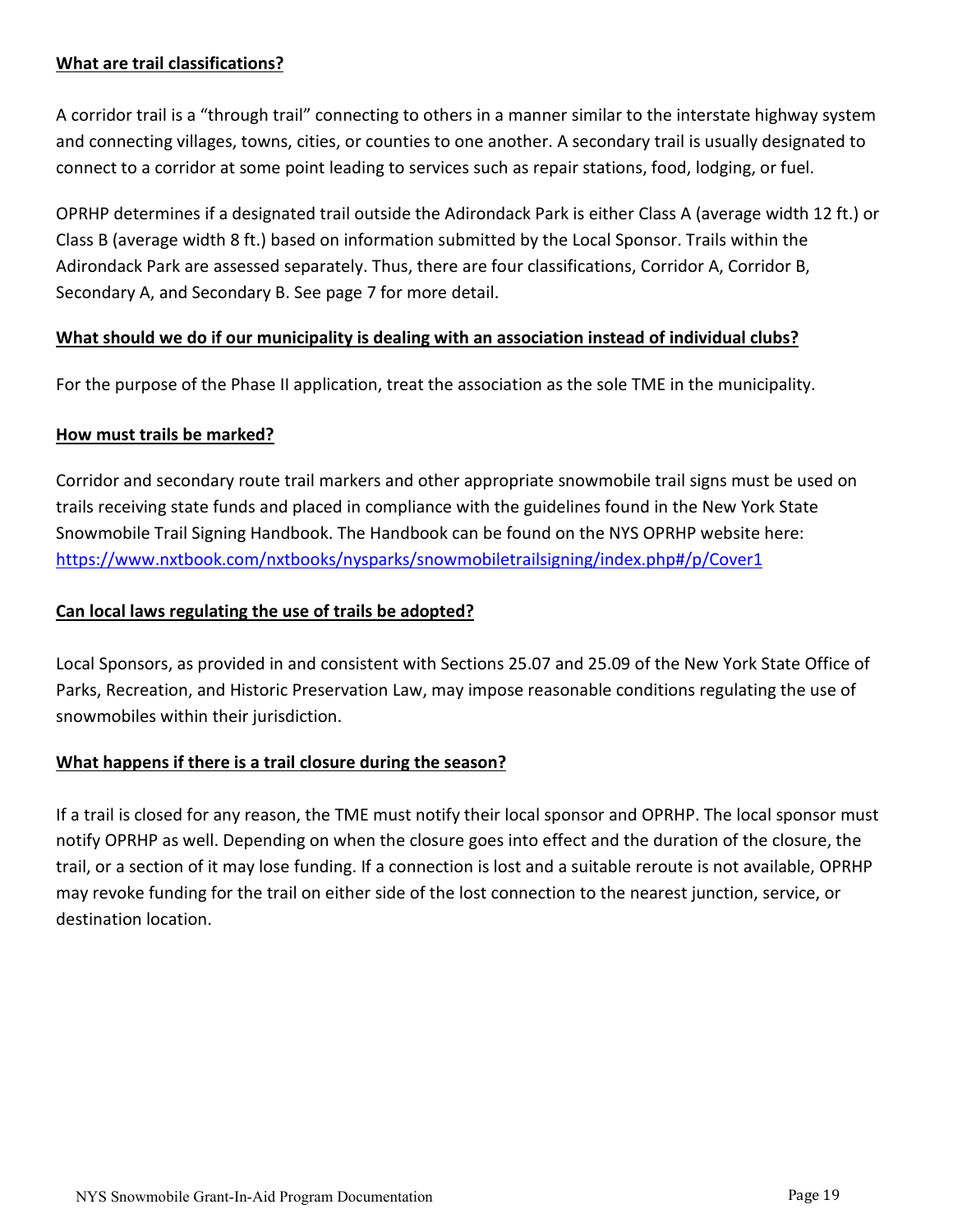# PHASE II GLOSSARY

| AANR                                        | Adopt a Natural Resource (see VSA)                                                                                                                                                                                                                                                                                                                                                                                                                                                                  |
|---------------------------------------------|-----------------------------------------------------------------------------------------------------------------------------------------------------------------------------------------------------------------------------------------------------------------------------------------------------------------------------------------------------------------------------------------------------------------------------------------------------------------------------------------------------|
| <b>APPLICATION</b>                          | The document submitted to OPRHP by the Local Sponsor outlining the scope of the entire<br>project. This includes financial and physical information of the project and maps. All grant<br>participants within the sponsor's jurisdictional boundaries must be included.                                                                                                                                                                                                                             |
| <b>AUTHORIZED OFFICIAL</b>                  | The top elected official of the Local Sponsor (Mayor, Supervisor, County Chairman, County<br>Executive, etc.).                                                                                                                                                                                                                                                                                                                                                                                      |
| <b>AUTHORIZED PROJECT</b><br>ADMINISTRATOR  | The person designated by the Local Sponsor as responsible for administering the grant. This role<br>is usually filled by the County Planner, or someone in the Planning office. This person MUST be<br>an employee of the municipality rather than a representative from a TME. These are the only<br>persons who will be authorized to contact OPRHP with any questions or concerns.                                                                                                               |
| <b>DEC</b>                                  | NYS Department of Environmental Conservation                                                                                                                                                                                                                                                                                                                                                                                                                                                        |
| DEC LAND MANAGER                            | The Department of Environmental Conservation's regional representative for the management<br>of the land(s) on which the project will be established.                                                                                                                                                                                                                                                                                                                                               |
| <b>DESIGNATED PROJECT</b><br><b>CONTACT</b> | The individual designated by the Local Sponsor to serve as the coordinator between all local<br>TMEs and the Local Sponsor. This person may be the Authorized Project Administrator, another<br>government employee, or a person from the snowmobile community. If the municipality is<br>designating a non-government employee to be the Project Contact, OPRHP must receive an<br>official notification that the person so designated does represent the municipality in an official<br>capacity. |
| <b>DOT</b>                                  | New York State Department of Transportation                                                                                                                                                                                                                                                                                                                                                                                                                                                         |
| <b>HIGH SNOW AREA</b>                       | An area that receives an average greater than or equal to 110 inches of annual snowfall based on<br>30-year data compiled by NOAA. See page 9 for more information.                                                                                                                                                                                                                                                                                                                                 |
| <b>INDEMNIFICATION</b>                      | The Local Sponsor agrees to defend, indemnify, save, and hold harmless the State, OPRHP and<br>their agents or employees from any and all claims, demands, actions, or causes of actions<br>resulting from the negligent acts, error, or omissions of the Local Sponsor in the performance or<br>non-performance of the work and services provided for in this grant.                                                                                                                               |
| LOCAL SPONSOR                               | A municipal government (County, Town, or Village) that agrees to compile grant applications<br>from within its jurisdiction, agrees to develop one grant application and is responsible for<br>ensuring compliance with the program and submission of all.                                                                                                                                                                                                                                          |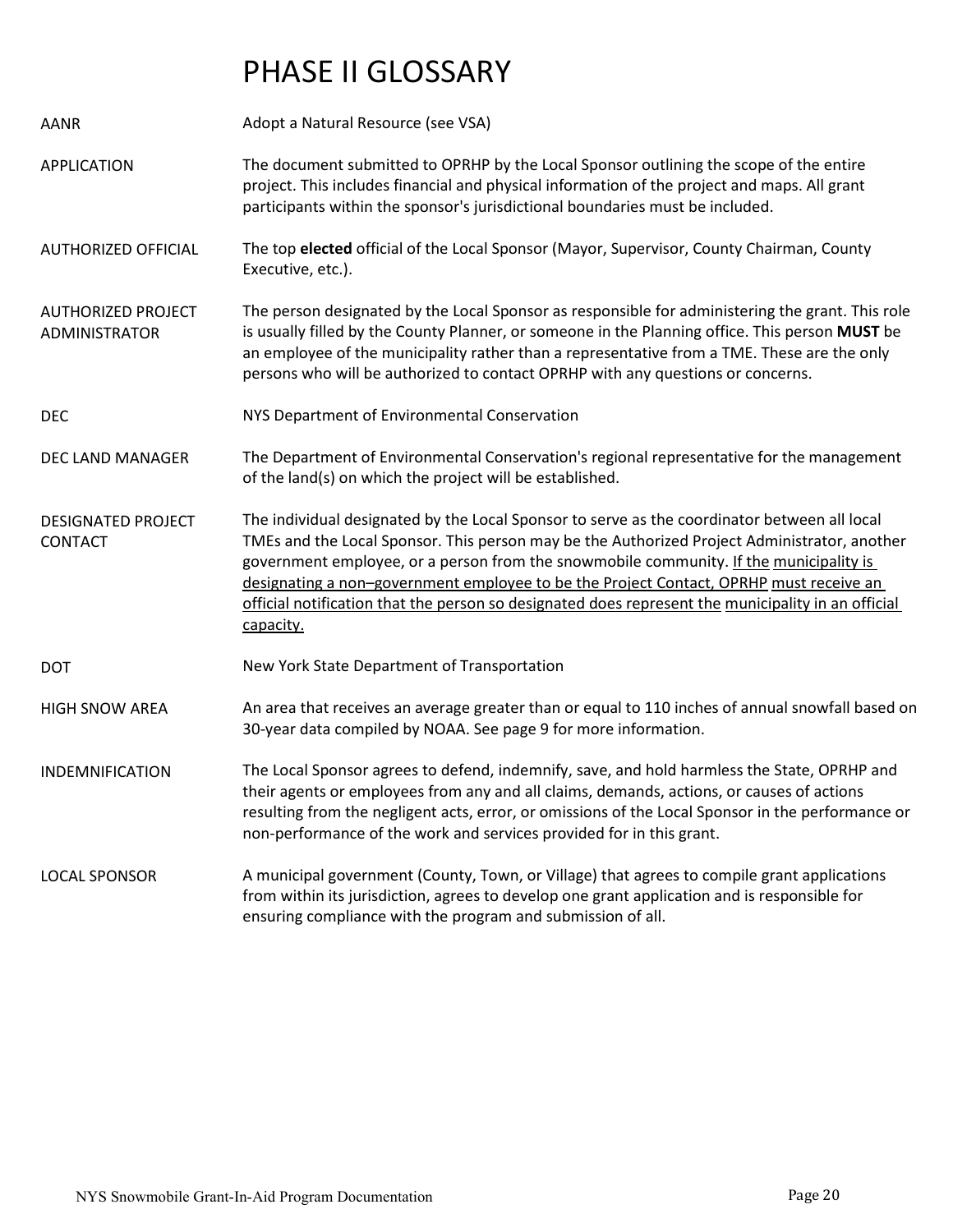| <b>OPRHP</b>                                                | The abbreviated designation for the NYS Office of Parks, Recreation, and Historic Preservation,<br>the state administering agency of the snowmobile trail program and fund.                                                                                                                                                                                                                                                                                                                                                                                                                                                                       |
|-------------------------------------------------------------|---------------------------------------------------------------------------------------------------------------------------------------------------------------------------------------------------------------------------------------------------------------------------------------------------------------------------------------------------------------------------------------------------------------------------------------------------------------------------------------------------------------------------------------------------------------------------------------------------------------------------------------------------|
| PHASE I                                                     | The process for new applicants and those proposing to add or change trails. This includes a<br>request for approval of new trail designations, reroutes, and trail mileage updates. This is the<br>first phase of the Snowmobile Trails Grant-in-Aid project and must be submitted by June 1, 2021                                                                                                                                                                                                                                                                                                                                                |
| PHASE II PHASE III                                          | The final application that must be submitted with the approved trails by September 1, 2021.                                                                                                                                                                                                                                                                                                                                                                                                                                                                                                                                                       |
| <b>PROJECT</b>                                              | The last phase of the application process. Eligible expenditures must be submitted by May 31,<br>2022, or earlier, as required by the Local Sponsor.                                                                                                                                                                                                                                                                                                                                                                                                                                                                                              |
| PROJECT SUBMISSIONS                                         | The agreement between OPRHP and the Local Sponsor for the development and maintenance of<br>snowmobile trails designated as part of the State Snowmobile Trail System during the current<br>fiscal year.                                                                                                                                                                                                                                                                                                                                                                                                                                          |
| <b>PROJECT YEAR</b>                                         | The entire grant as outlined in the application.                                                                                                                                                                                                                                                                                                                                                                                                                                                                                                                                                                                                  |
| STATE ENVIRONMENTAL<br><b>QUALITY REVIEW ACT</b><br>(SEQRA) | April 1, 2021, through March 31, 2022. (The period in which the project is to be implemented<br>and completed).                                                                                                                                                                                                                                                                                                                                                                                                                                                                                                                                   |
| <b>TRAIL CLASSIFICATION</b>                                 | Article 8 of the NYS Environmental Conservation Law. The process undertaken by a trail sponsor<br>that results in compliance with the State Environmental Quality Review Act (SEQRA) showing<br>that environmental concerns have been reviewed and considered prior to project<br>implementation.                                                                                                                                                                                                                                                                                                                                                 |
| <b>TRAIL MAINTENANCE</b>                                    | Established as part of the State of New York Snowmobile Trail Plan adopted in October 1989.<br>Classification includes Corridor Trails (which are the major connecting routes between<br>communities and between major points of interest) and Secondary Trails (which connect<br>snowmobilers to local services and points of interest from Corridor Trails). Trails are further<br>classified as Class A, (average width of 12 ft.) and Class B (average width of 8 ft.). Trails within the<br>Adirondack & Catskill Parks are evaluated separately. OPRHP designates and assigns all trail<br>classifications as part of the approval process. |
|                                                             | Including, not limited to, grooming (defined as dragging or smoothing snow on the trail to<br>remove the moguls or potholes); trail brushing; building/repairing/replacing culverts, bridges,<br>parking areas and facilities; and construction and installation of gates, fencing and signage.                                                                                                                                                                                                                                                                                                                                                   |
| <b>TRAIL MAINTENANCE</b><br><b>ENTITY (TME)</b>             | For the purposes of the program, that local organization which has an agreement with the Local<br>Sponsor to undertake trail maintenance activities on the snowmobile trail(s).                                                                                                                                                                                                                                                                                                                                                                                                                                                                   |
| <b>TRP</b>                                                  | Temporary Revocable Permit                                                                                                                                                                                                                                                                                                                                                                                                                                                                                                                                                                                                                        |
| <b>VSA</b>                                                  | Volunteer Stewardship Agreement (DEC agreement replacing the AANR)                                                                                                                                                                                                                                                                                                                                                                                                                                                                                                                                                                                |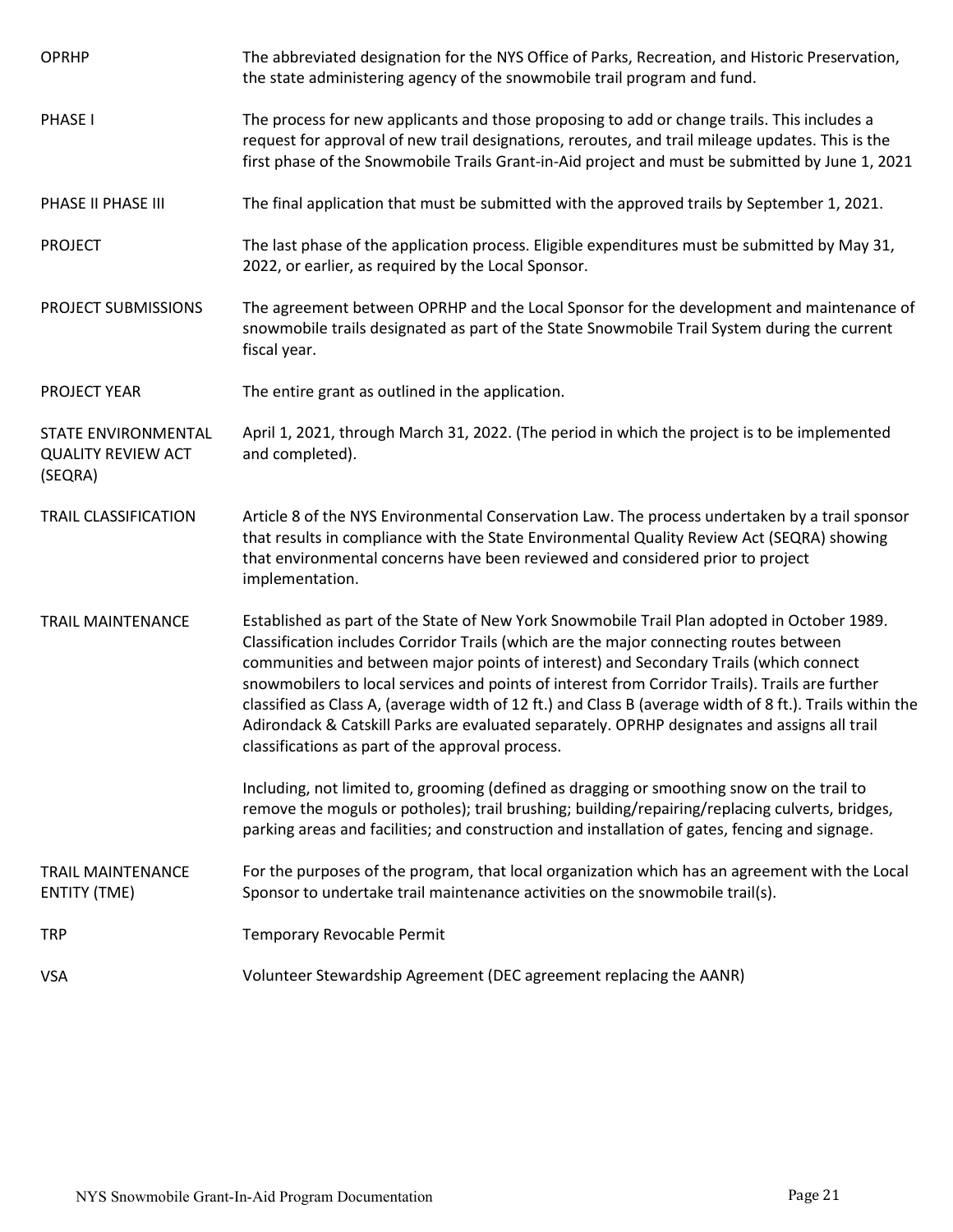# **2021‐2022 Guide to Documenting Expenses for the Snowmobile Grant‐in‐Aid Program**

# **Submission Deadline: May 31, 2022**

#### <span id="page-21-0"></span>**Introduction**

Every county engaging and assisting in the development and maintenance of a system of snowmobile trails shall be entitled to receive state aid, in accordance with rules and regulations to be promulgated by the Commissioner of New York State Office of Parks and Recreation & Historic Preservation (OPRHP). Permissible uses of the funds include, but are not limited to, trail development and the maintenance of existing OPRHP approved trails and trail facilities which includes trail grooming.

The Snowmobile Grant‐in‐Aid Program (the Program) is based upon the State fiscal year, **April 1, 2021, through March 31, 2022**. All claims must fall within this State fiscal year. Allowable costs not incurred within this State fiscal year will not be reimbursable. Phase III requires the submission of expenditure/cost documentation through keeping independent, accurate records of all expenditures, work logs and groomer usage logs.

#### <span id="page-21-1"></span>**General Agreements**

#### *Responsibilities of TMEs:*

- $\circ$  Enter all allowable expenses within 60 days of date work was performed or date of purchase.
- $\circ$  Keep independent, accurate records of all expenditures, work logs and groomer usage logs.
- o **Retain the originals** of all receipts, bank checks/statements, money orders, credit card charges,leases, agreements, etc. for review and/or audit.
- o Notify the Local Sponsor immediately of changes to the trails system during the course of a funding year. Changes (especially partial or total closure of trails) to the trail system during the funding year may affect funding for both current and future grant cycles (see page 11 and Phase II FAQ on page 45).
- o Only after all TME submissions have been completed, have the President or other authorized TME officer review all entries.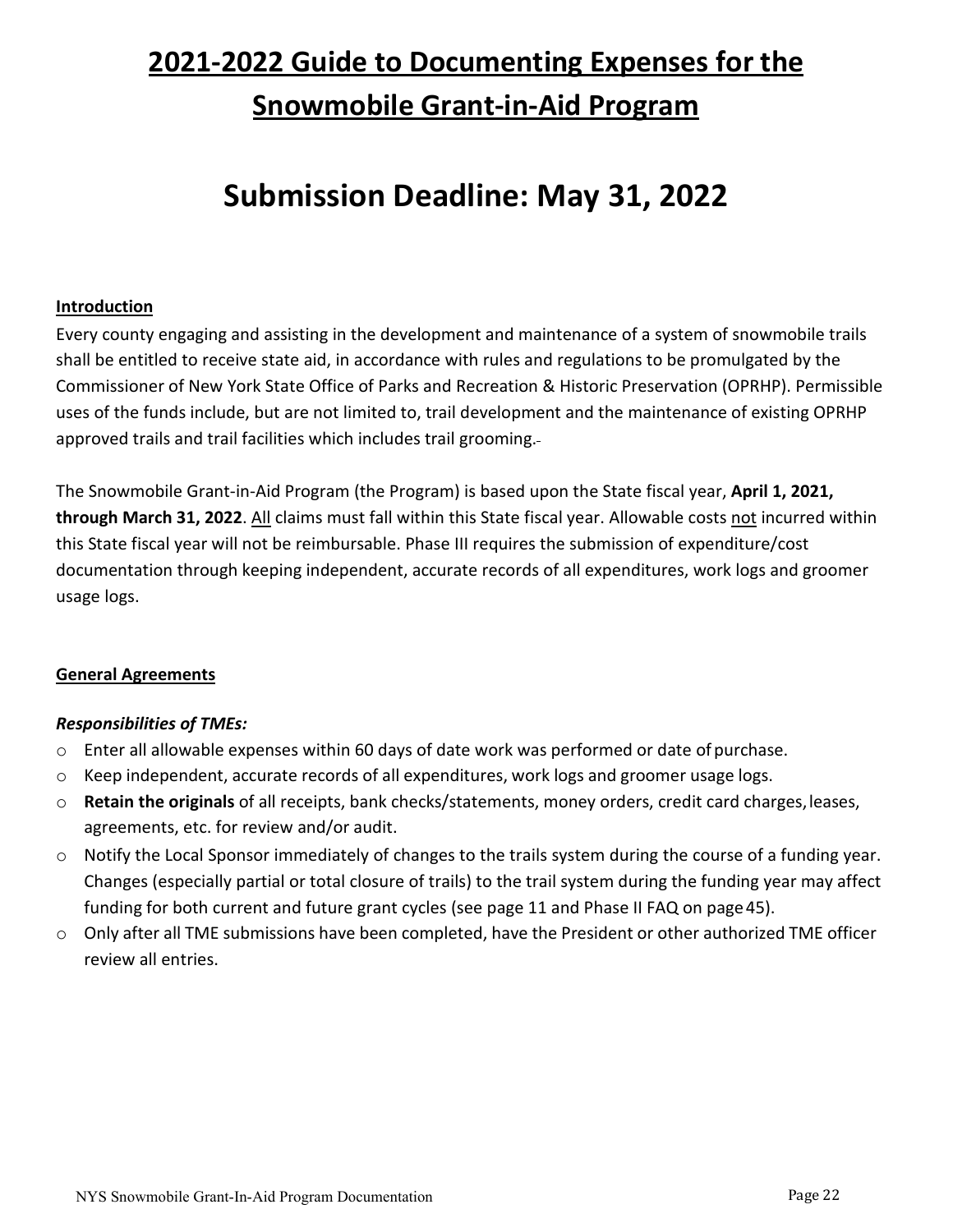#### <span id="page-22-0"></span>**Responsibilities of Local Sponsor:**

- $\circ$  The sponsor will audit expenditures submitted by TME's, rejecting those which are improperly documented or not eligible for reimbursement.
- $\circ$  Notify TMEs they are to retain copies of all receipts (i.e., for purchases such as trail signs, equipment rentals, and construction materials), bank statements, money orders, credit card statements, etc. received.
- $\circ$  Notify OPRHP of changes or closures within the trail system during the course of a funding year.
- $\circ$  Perform a preliminary audit of all TME entries, rejecting any that do not follow program guidelines.

#### <span id="page-22-1"></span>**Important Updates**

**Local Sponsors and TMEs are expected to read all grant documentation carefully in full as there may be additional changes and updates not listed below**.

**In January of 2021, the vendor who developed and annually maintained the Automated Trail Grant Program (ATGP) notified Parks they were going out of business. Our agency worked with New York State Information Technology Services and were unsuccessful in finding a vendor capable of continuing service, which resulted in the loss of the program in July 2021.**

*Claim Submission Window*: Supporting maintenance entries must be submitted within 60 days of the date the work was performed, or as required by the Local Sponsor.

*Volunteer Hours Worked in Excess of 8 Hours Per Day:* There is no daily maximum limit on volunteer hours, however any daily totals over 8 hours *may* require additional explanation or documentation at the discretion of OPRHP.

*Storage and Donated Storage:* Effective April 1, 2019, storage is no longer a reimbursable expense.

*Trail Designations* Trail maintenance activities, equipment usage, and grooming entries need to include OPRHP funded trail number included. Any expenditure refers to work or materials on a specific trail segment, the single trail designation, and not a loop or combination of trails, must be included. Work done on multiple trail segments must include the trails in question and may include a loop or multiple trails where appropriate.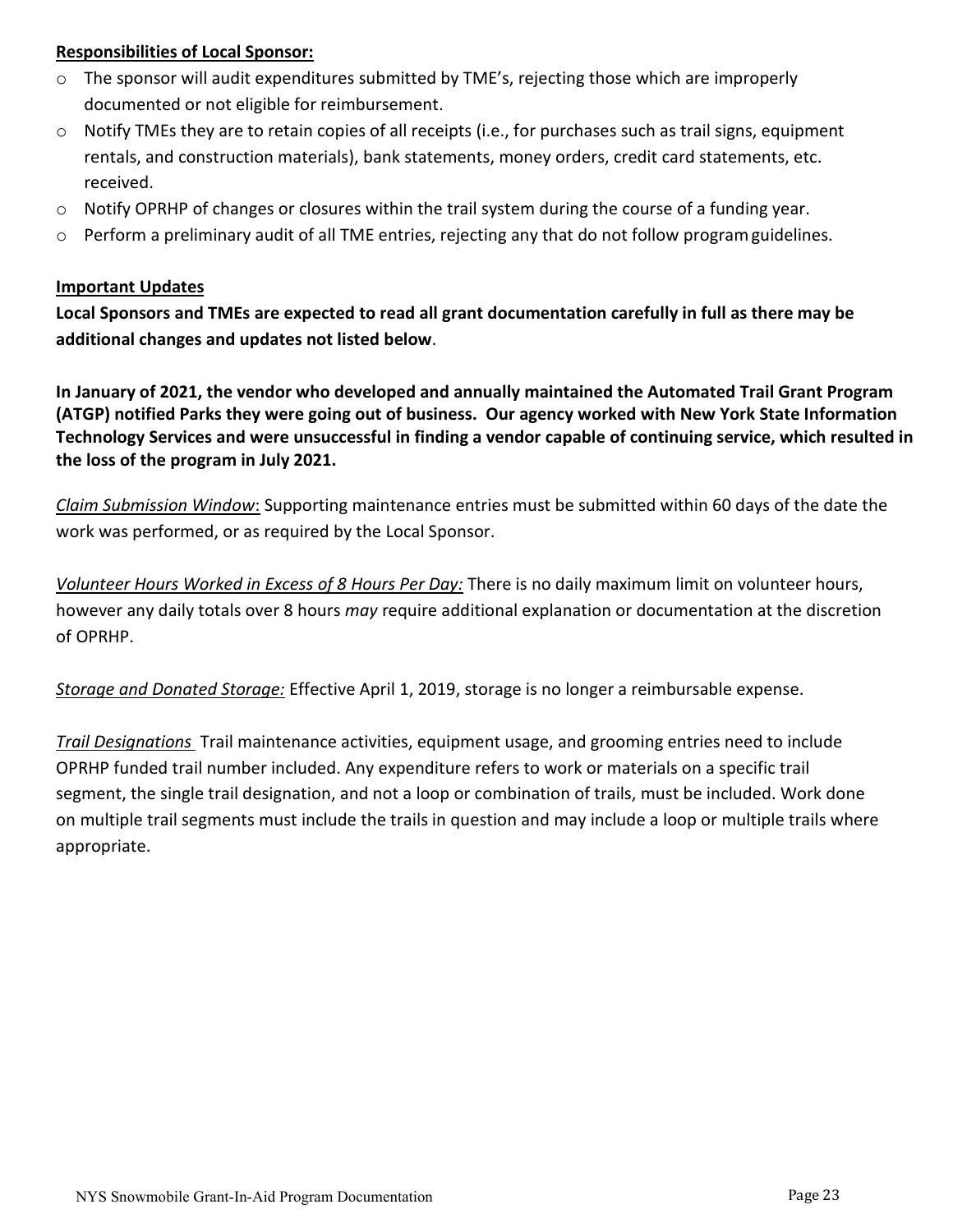#### <span id="page-23-0"></span>**Submission of Claims**

- All claims are to be submitted to the Local Sponsor for review and must contain supporting documentation for all items, as required by the Local Sponsor and OPRHP.
- Local Sponsor is required to review the Trail Maintenance Entity expenditures, prior to submission to OPRHP.
- Local Sponsor is encouraged to set deadlines with Trail Maintenance Entities to ensure sufficient time for review, prior to May 31st deadline for submission to OPRHP.

#### **Certification For Payment, Final Report, and Close Out – Deadline May 31, 2022**

- Upon completion of review for all Trail Maintenance Entity expenditures, Local Sponsor will utilize Microsoft Forms provided to submit certification for payment, final report, and close out.
- Deadline for submission is no later than May 31, 2022.
- 30% voucher packet will be issued to Local Sponsor within 5 business days from receipt if:
	- o Justified and if sufficient funds are available
	- o Value of 30% voucher shall not exceed maximum award value, when combined with 70% voucher payment

#### <span id="page-23-1"></span>**State Aid Vouchers**

- o After November 1st, OPRHP will send the 70% voucher and the trail mileage table to each Local County Sponsor, with the anticipated award total, provided a complete Phase II application has been receivedand approved by OPRHP. This total award amount is dependent on sufficient funding beingavailable.
- o The Office of the Comptroller will issue payment for the 70% following the receipt of a properly signed and executed State Aid Voucher.
- o State Aid Vouchers for the remaining 30% of the total award, if justified and if sufficient funds have been received, will be sent to the Local Sponsor following a complete submission and review of the Phase III documentation.

# **Accounting Requirements**

<span id="page-23-2"></span>Although OPRHP is flexible as to the type of bookkeeping system implemented by grant recipients and adoption of systems most appropriate to individual needs is encouraged, certain fiscal practices are mandatory:

#### *Local Sponsors Must***:**

- Maintain records of funds for the grant in a manner consistent with generally accepted accounting practices.
- Maintain a list of all funds received under this grant, including a description of source and amounts. (Cash Receipts Journal).
- Maintain a list of all funds disbursed under this grant, including payee name and amount.
- Maintain complete and accurate documentation to support revenues and expenses (e.g., bank deposit slips, invoices, time sheets, etc.) for **seven (7) years** after the end of funding year.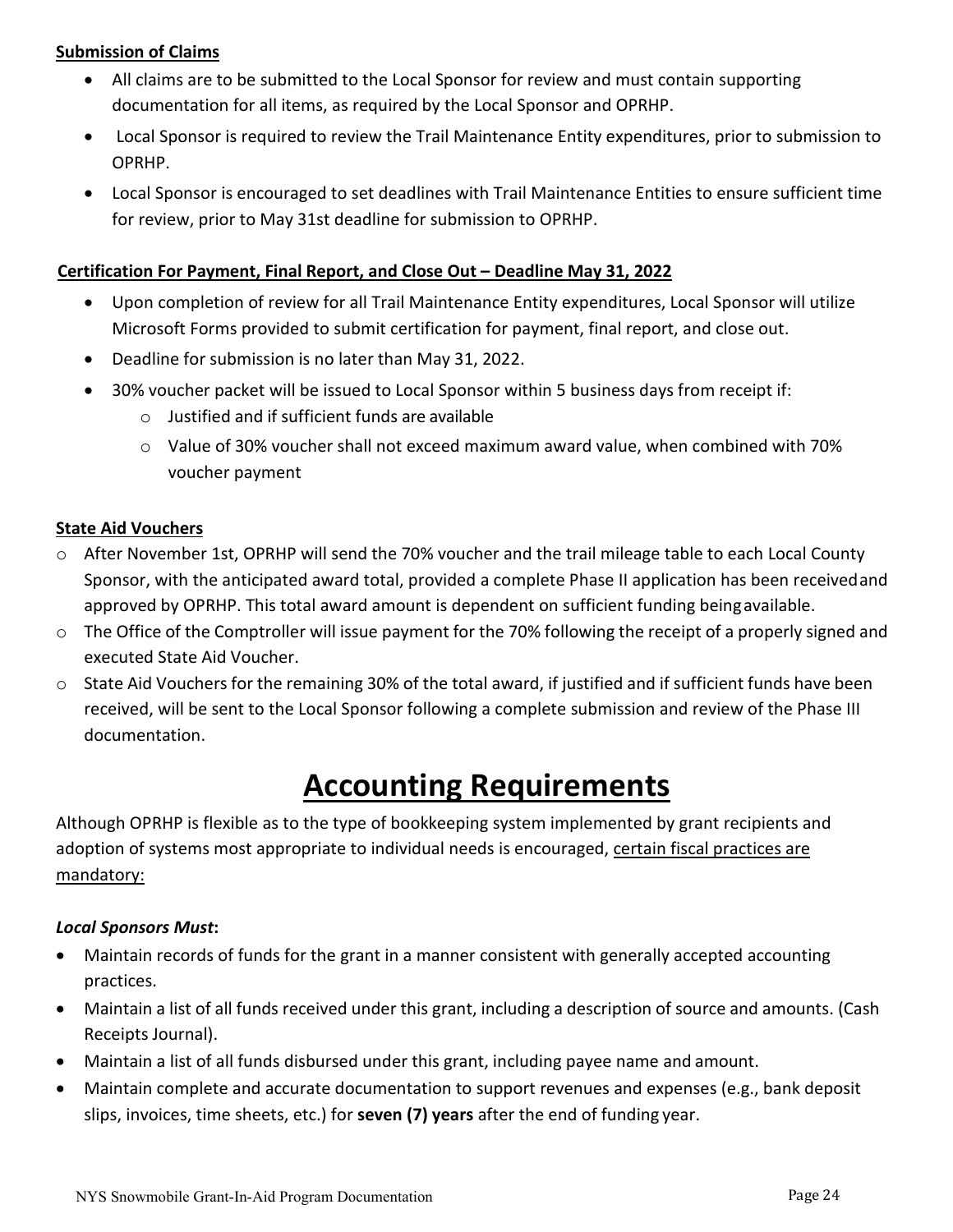- Maintain accurate time records for all volunteers/employees reimbursed under the grant.
- Return all unexpended advanced funds to OPRHP.

**No** costs incurred before the April 1, 2021, or after March 31, 2022, will be reimbursed.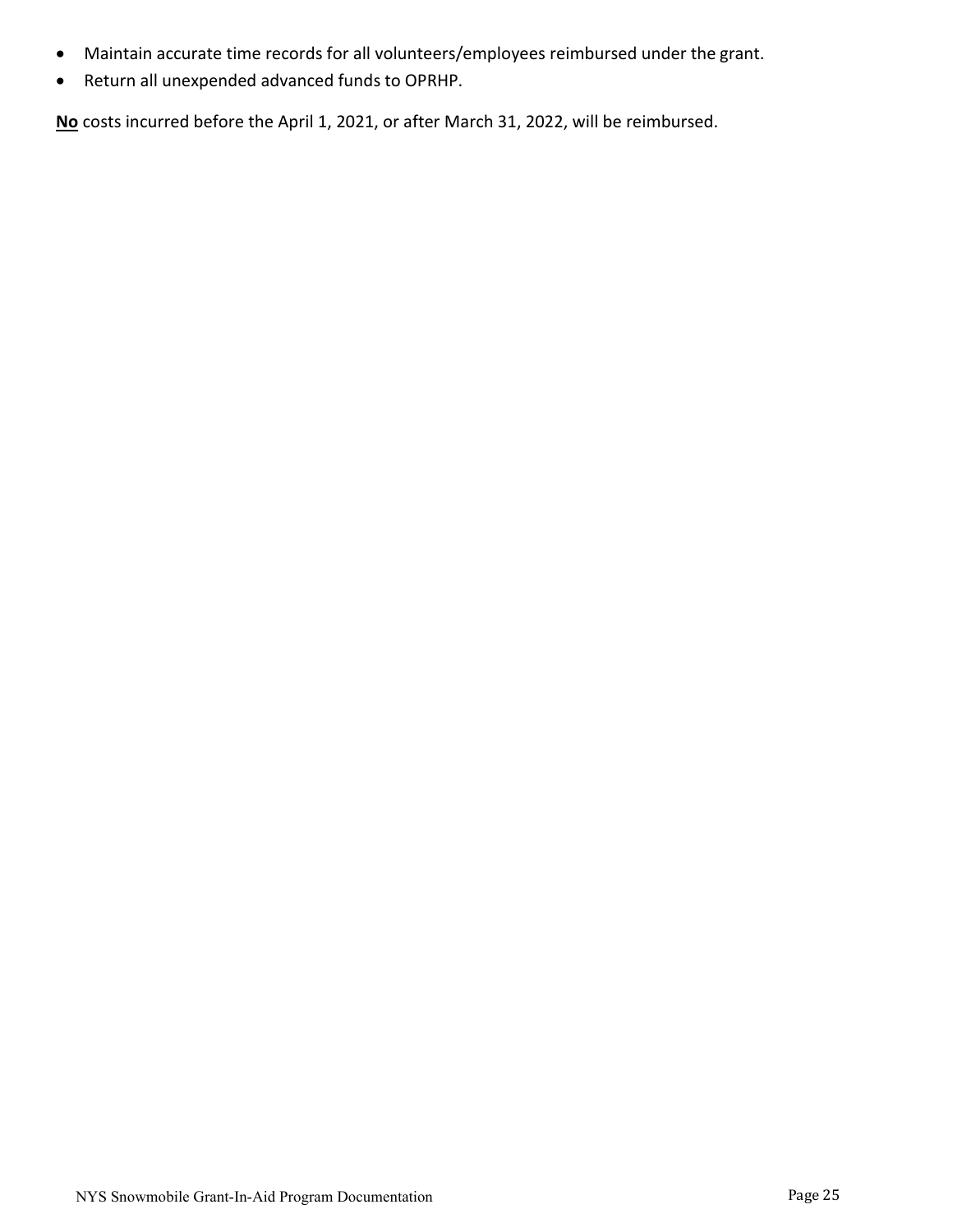#### <span id="page-25-0"></span>**Separate Accounting for Local Sponsors**

New York State Finance Law requires that money received from the State does not co‐mingle with other funds. When receiving an advance from OPRHP, you are required to set up a separate account in which money should remain until expended. The same separate accounting system should be used for the length of the program year.

Proper cash accounting is required for classifying, recording, and reporting financial activity correctly and accurately. State funds are to be considered restricted funds and therefore, separate records must be maintained.

### <span id="page-25-1"></span>**Claiming Reimbursement for Materials, Signs, Equipment Leased, Rented, or Purchased**

- o **All** expenditures are required to have documentation showing item(s) purchased, the date paid, check numbers and, where applicable, vendor's signature. **All** supporting documentation for eligible trail maintenance materials and expenditures (invoices, receipts, bank statements, lease agreements, insurance policies) should be provided to the Local Sponsor, as required. Note: It is not necessary to attach an insurance policy, however attached documentation must include the premium/invoice and a breakdown of equipment covered.
- $\circ$  Provide a description of work performed, materials, or services and the rental agreements for equipment pertaining to each item that requires payment/reimbursement. Briefly but accurately identify theitem.
- o **All** substantiating documentation must show the following information:
	- Date of invoice/expense;
	- vendor's name;
	- services in itemized detail;
	- vendor's or claimant's signature;
	- proof of payment;
	- receipt date of materials, equipment, or services;
	- **please note that OPRHP cannot reimburse any payment of taxes**
- $\circ$  A "date paid," including month and year, must be given for each item
- o If an item shown on a voucher is not clearly a "snowmobile trails related" item or does not appear to be something that would normally be used for snowmobile trail maintenance or development, an explanation or certification should be attached to the claim, explaining the item involved. If not provided, the item will be subject to rejection.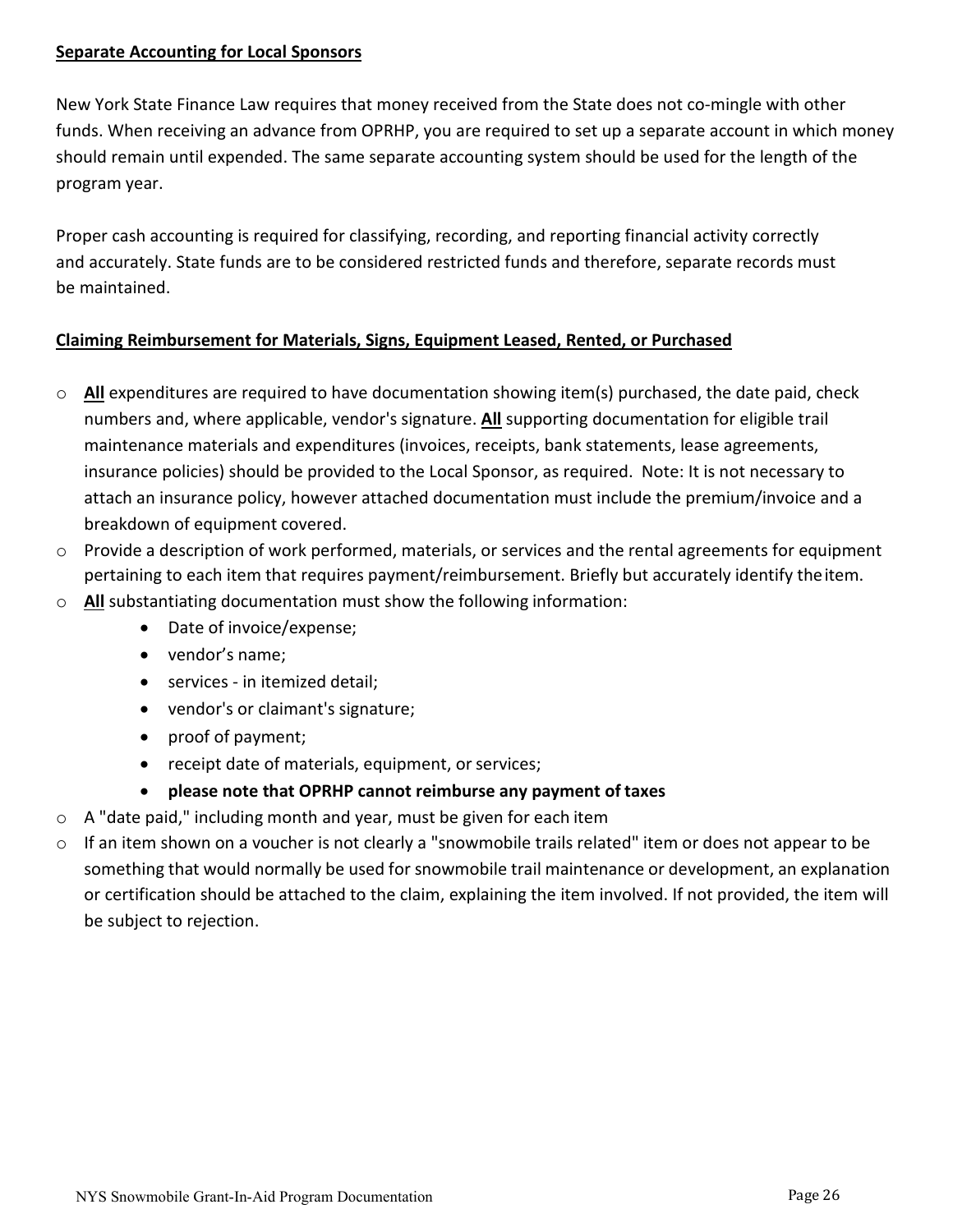#### <span id="page-26-0"></span>**Groomer Classifications**

## **Class A:**

Tracked Large Tractor conversions with original equipment manufacturer (OEM) 85 PTO HP & above as well as purpose‐built large snow groomers with OEM 150 HP and above, being based on replacement, ownership, and maintenance costs as well as OEM engine performance/torque, suspension, and pulling power capability over the expected lifetime. All model designations within a basic model number are considered the same for classification purposes, except for the *Tucker 1000HD‐160* OEM units.

The **purpose‐built** groomer models in addition to the tractors within this class include: *Bombardier/Camoplast/Prinoth* Husky, BR160, BR180, BR250, and BR350 models *LMC/DMC* 1800, 3700, and 4700 models *Pisten Bully* Trail, PB100/150/200/240/260/280/270/300/400/600 models *Thiokol* 3700 model *Tucker* 1000HD‐160 (OEM 160HP units ONLY), and all 2000 models

## **Class B:**

Tracked Mid‐Size Tractor conversions with OEM 50 to 84 PTO HP as well as purpose‐built mid‐sized snow grooming units between OEM 80 and 150 HP, being based on replacement, ownership, and maintenance costs as well as OEM engine performance/torque, suspension, and pulling power capability over its expected lifetime. All model designations within a basic model number are considered the same for classification purposes, except for the *Tucker 1000HD‐160* OEM units .

The **purpose‐built** groomer models in addition to the tractors within this class include: *Bombardier/Camoplast* BR60/110/120, SV200/252/300, SkiDozer, and Trooper models *LMC/DMC* 1200/1450/1500/1700 models *Pisten Bully* PB60/130, Panaa, and Scout models *Rotobec* VTS‐172 model *Track Truck* DX4530 model *Thiokol* 1450/2000/2100, and all Spryte models *Tucker* 1000/1000HD (except 1000HD‐160), 1342, and 1544 models All tracked full‐size truck/SUV vehicle conversions (over ½ ton rated models only, being based on OEM engine performance/torque, suspension, and towing capabilities as well as operating and purchase costs).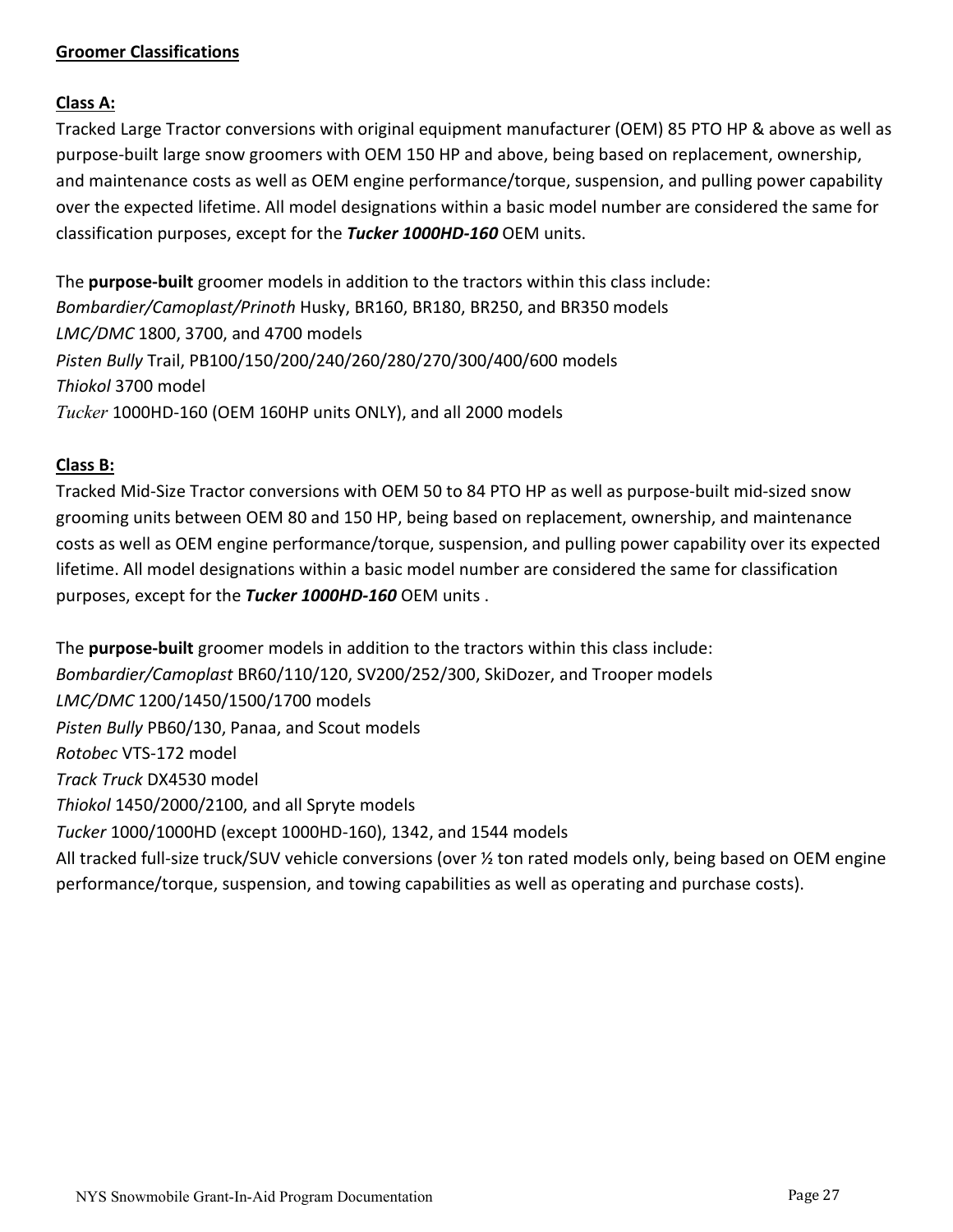## **Class C:**

Tracked Small Tractor conversions less than OEM 50 PTO HP and purpose‐built small snow grooming units under OEM 80 HP, being based on replacement, ownership, and maintenance costs as well as engine performance/torque, suspension, and pulling power capability over its expected lifetime. All model designations within a basic model number are considered the same for classification purposes.

The **purpose‐built** groomer models in addition to the tractors within this class include: *Bombardier* Bombi, JW, and 100/100+ models *Cushman* Tracster *Right Track* AT01 *Track Truck* 2500/2800/8600, and Scout Tracked small/mid‐size truck/SUV vehicle conversions including but not limited to Chevrolet Blazer and S10, Oldsmobile Bravada, and GEO Tracker (up to and including ½ ton rated, being based on lower‐rated drivetrains and suspensions than full‐size/over ½ ton models).

**Class D:** All Tracked UTVs, Sherpa, and Argo models, and the following purpose‐built small groomers: *Bombardier* SW models *Thiokol* IMPs

**Class E:** All snowmobiles and tracked ATVs.

**Note:** Any unit not listed will be classified as appropriate according to the above guidelines.

#### <span id="page-27-0"></span>**Rentals**

Equipment may be rented by counties, cities, towns, villages or TMEs for use on state funded snowmobile trails. The claim for rental of such equipment shall be reimbursed at the cost paid as noted on the receipt and supported by a cancelled check or itemized on a bank statement or a debit/credit card statement. Invoices, bank statements, credit or debit card statements, or cancelled checks should be retained for reimbursement submission. Rental of equipment must include a location of use (funded trail name & purpose in description), Rental Agreement, and proof of payment.

Rental rates will vary considerably with locale and brand of equipment. Frugal price comparison is expected, and anomalous entries may be denied.

#### <span id="page-27-1"></span>**Equipment Donations**

Equipment usage may be donated to counties, cities, towns, villages or TMEs for use on OPRHP funded snowmobile trails. The claim value for donation of equipment *shall not exceed* the hourly or Daily Maximum Rate (DMR) as indicated on the Equipment Rate Chart. Donation of equipment is claimed on the Miscellaneous Form and must include a location of use (funded trail name & purpose in description) and Use Agreement or receipt, including name of person/company, description of equipment, and dates/hours for use.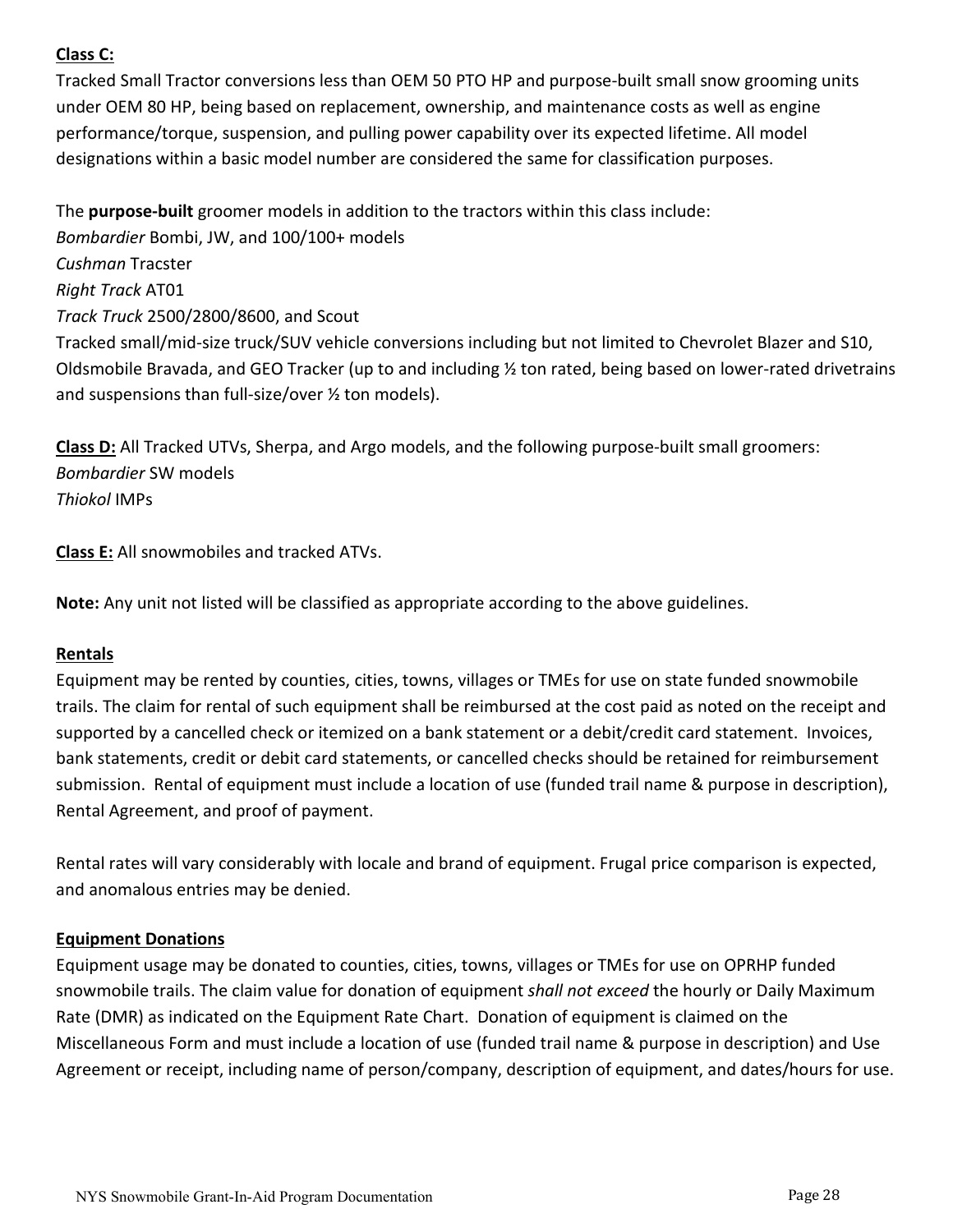#### <span id="page-28-0"></span>**Equipment Rate Chart**

The chart reflects rates at the time of this publication; however, rates may be changed during the season. Labor for the hours needed to operate the equipment (except for groomers is not included in the usagerate. Cost of fuel, lubricants, maintenance, wear & tear, depreciation, repairs, and future replacement for all equipment is included in the hourly Usage Rate and the Maximum Daily rate.

The Rate Chart is not intended to be an exhaustive list of equipment allowed for grant reimbursement. If equipment used is not listed, apply the listed rate that it most closely approximates.

### <span id="page-28-1"></span>**Administrative Labor:**

Local Sponsors and TMEs are each allowed to claim up to 10% of the final award amount for labor hours associated with completing administrative requirements. Local Sponsors must complete the Claim for Administrative Expenses form. A TME's time spent completing paperwork for Phase I and Phase II and time spent performing data entry for Phase III can be submitted for reimbursement. This should be recorded in 15‐minute increments (.25) on the Labor Form, as it is performed, throughout the grant period.

### <span id="page-28-2"></span>**Local Snowmobile Associations:**

In municipalities where individual clubs have formed an association, the local association and Local Sponsor may choose to submit the grant application either as the association being the sole TME or as the clubs being individual TMEs. If submitting as an association, the association will be treated as a single entity and all expense documentation must be submitted by the association. Any documentation entered under any other snowmobile club not part of the association, will not be accepted.

## <span id="page-28-3"></span>**Equipment Purchasing and Groomer Usage rates:**

The Snowmobile Trail Fund Program audit conducted by the Office of the State Comptroller recommended that Parks evaluate the practice of allowing the purchase of grooming equipment as reimbursable expenditure used in meeting Trail Fund awards. A review of the laws and the rules and regulations governing the program clearly addresses the issue of equipment use and purchase as well as their eligibility as allowable expenditures against Trail Fund awards.

Part 454.2 of the of the OPRHP Statewide rules addresses authorized expenditures for (d) Equipment and motor vehicle rental and (e) Purchase of equipment. Under (d); Rental of equipment includes but is not limited to bulldozers, backhoes, dump trucks, four-wheel drive vehicles, snowmobiles, ATV's, and groomers and grooming equipment, shall be at the actual current lease or rental rate, except that the commissioner (of OPRHP) may establish a reasonable maximum allowable rate for each piece of equipment. Eligible cost may include the charge for the equipment operator. Under (e); Purchase of equipment, purchase of power equipment and hand tools for use on a snowmobile trail project, including but not limited to chain saws, power scythes, shovel, hoes, tree trimmers, rakes and axes are eligible expenses. For clarification, additional power tools such as circular saws, drills, screw guns, handheld powered post hole diggers and post pounders are considered eligible expenses.

There are two categories of groomer reimbursement rates. The **usage rate** reflects costs associated with labor, fuel, lubricants, normal wear and tear, maintenance, and reasonable repairs. The **flat rate** reflects the same costs as the usage rate while also factoring in a replacement allowance. The clear majority of TMEs will use the flat rate.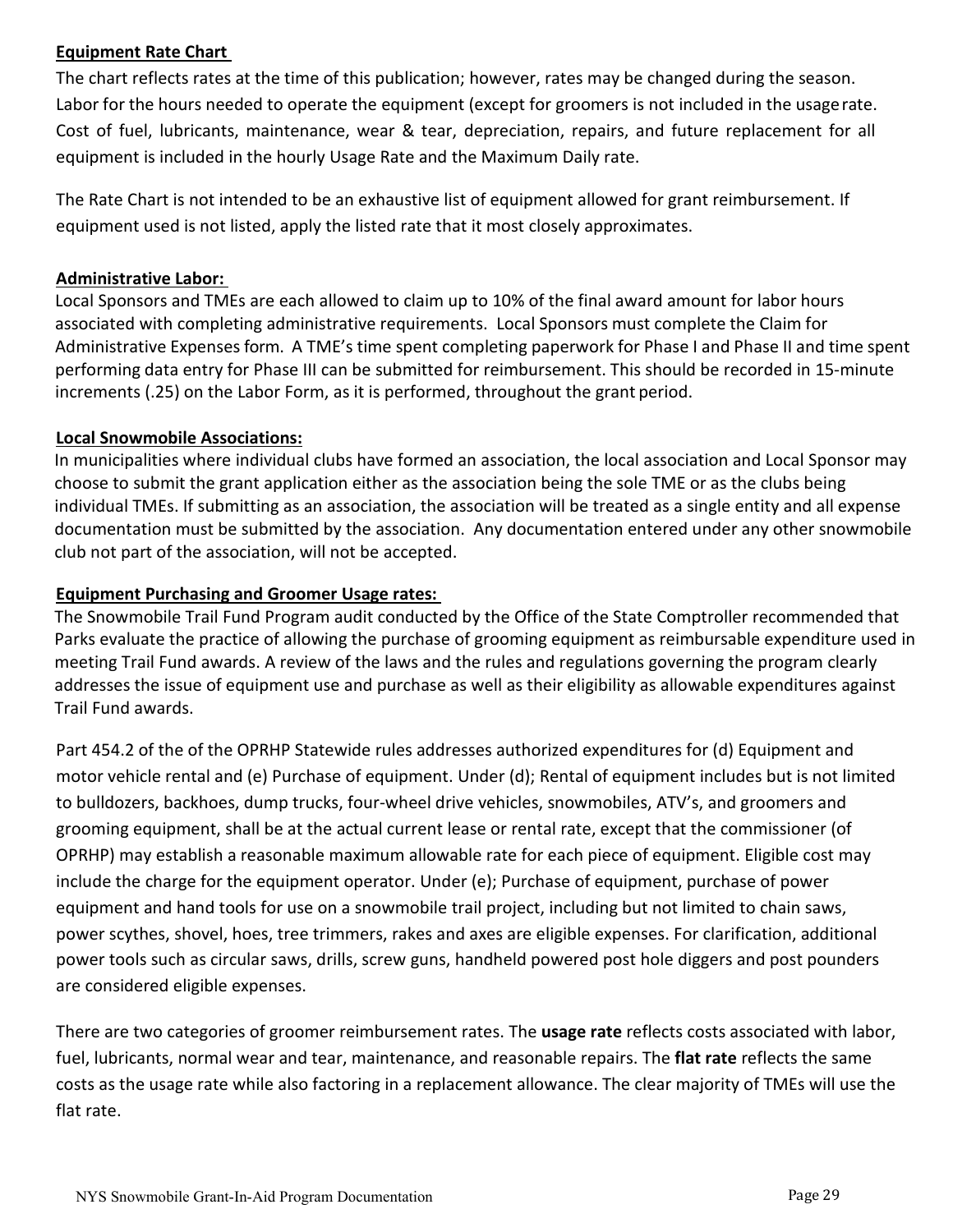#### <span id="page-29-0"></span>**Equipment Repairs:**

Equipment repairs, or parts are not an allowed expense. The groomer Flat Rate and Usage Rate include an allowance for reasonable repairs incurred during normal operation.

#### <span id="page-29-1"></span>**Payment Request Certification (Final Signature)**

#### **Trail Maintenance Entity (TME) Payment Request Certification**

The TME certification must be signed by the President or Chief Fiscal Officer who is certifying the following:

*This request certifies that all the required payment documentation is included and that the figures are true and correct and (a) do not duplicate any items previously submitted for reimbursement, and (b) that this payment does not duplicate a request for payment, or any payment received, from any source, for goods and services under this program. It is further certified that all items listed are eligible costs, and that the expenditures comply with the terms and conditions of the contract.*

#### **Local Sponsor Payment Request Certification**

Submitting approved expenditures to OPRHP for grant-in-aid reimbursement, the Local sponsor is certifying the following:

*This is to certify that I have reviewed, have on file and will make available for inspection upon request for a period of seven years from the date of the final disbursement of funds, all documentation from all TMEs required for this payment, and find that the work elements are in support of direct trail maintenance and development, the figures total correctly, they do not duplicate any items previously submitted, the expenditures were incurred within the project term, meet conditions of the award, and they appear to be for eligible costs.*

The last invoice date referenced for this payment request is March  $31<sup>st</sup>$  of the program year.

#### <span id="page-29-2"></span>**Snowmobile Trail Grant-in-Aid Certification For Payment, Final Report and Close Out**

#### **Trail Maintenance Expenditures**

A Work Log should be used to record all trail work and trail maintenance performed.

- Provide first & last name, **no initials or nicknames**, of the person/persons performing work.
- Work performed on a trail, description of work & location must include OPRHP assigned trail number(s) as listed on the Mileage Table, not colloquial trail names; Work not performed on a trail, trail name should be "other", and detail of work performed must be included within the description.
- Multiple people can be added to an entry.
- Enter number of hours it took to complete the task.

#### <span id="page-29-3"></span>**Equipment Expenditures**

Maintain accurate and up to date records and receipts of all equipment usage on work logs

• Provide number of hours the equipment was used to perform the task.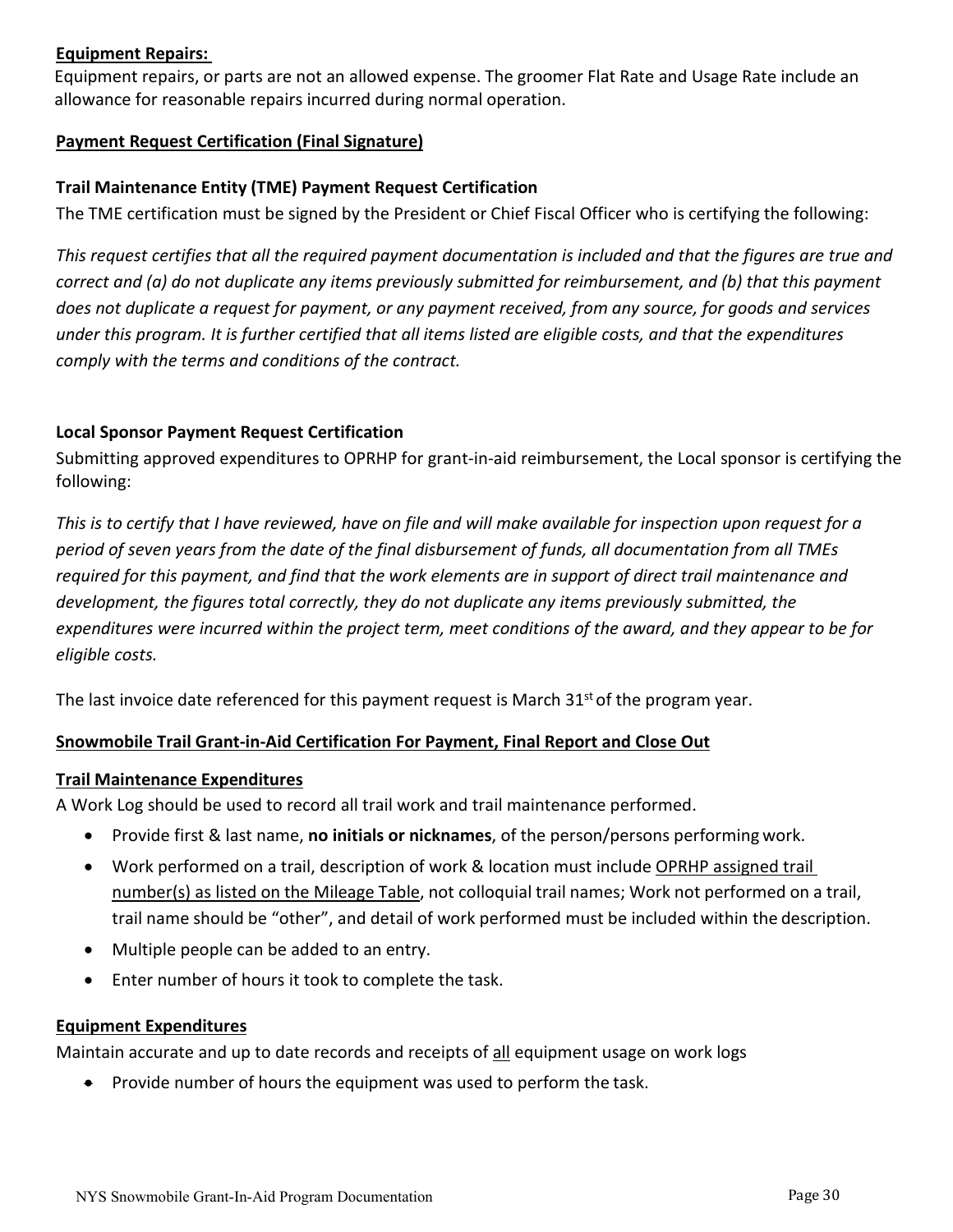#### <span id="page-30-0"></span>**Signs & Materials Expenditures**

Maintain accurate and up to date records and receipts of signs, stakes, posts, reflective material, paint, cement, and fasteners to be used on OPRHP approved trails in accordance with the Trail Signing Guidelines handbook.

- Provide itemized invoice and proof of payment (credit card/cash receipt/cashed check or bank statement)
- Item description must include the OPRHP assigned trail number(s) the item was usedon.
- Total amount of the purchase. Please note that OPRHP cannot reimburse any payment of taxes

Note: Proof of purchase and proof of payment must be provided to Local Sponsor for review. The originals are to be retained by the TME. Do not send originals to Local Sponsors or OPRHP.

#### <span id="page-30-1"></span>**Groomer Usage (All)**

- Maintain Groomer activity on a groomer activity log
- Log shall include the trail description and must include OPRHP assigned trail numbers, listed on the Mileage Table.
- Enter number of miles groomed and total hours.
- Enter first & last name, **no initials, or nicknames**, of Groomer Operator.
- Groomer Flat Rate is all‐inclusive. Labor, fuel, oil, grease & fluids, maintenance, normal wear & tear, repairs, and a built‐in replacement factor are included in the groomer Flat Rate.
	- o Flat Rate can only be claimed for TME or Sponsor owned equipment not under an amortization schedule.
- Groomer Usage Rate includes the above **except** the replacement factor and applies to all groomers donated, leased, or claiming payments. As the rates include a built in an allowance for reasonable repairs incurred during normal operation, equipment repairs are **not** reimbursable.
- Please note that drags are considered grooming equipment and thus are not eligible for parts and repair expenses.

#### <span id="page-30-2"></span>**Miscellaneous Expenditures**

Maintain accurate and up to date records and receipts of all expenditures.

- Date item was purchased.
- Provide itemized invoice and proof of payment (credit card/cash receipt/cashed check or bank statement)
- Item description must include the OPRHP assigned trail number(s) the item was usedon.
- Total amount of the purchase. Please note that OPRHP cannot reimburse any payment of taxes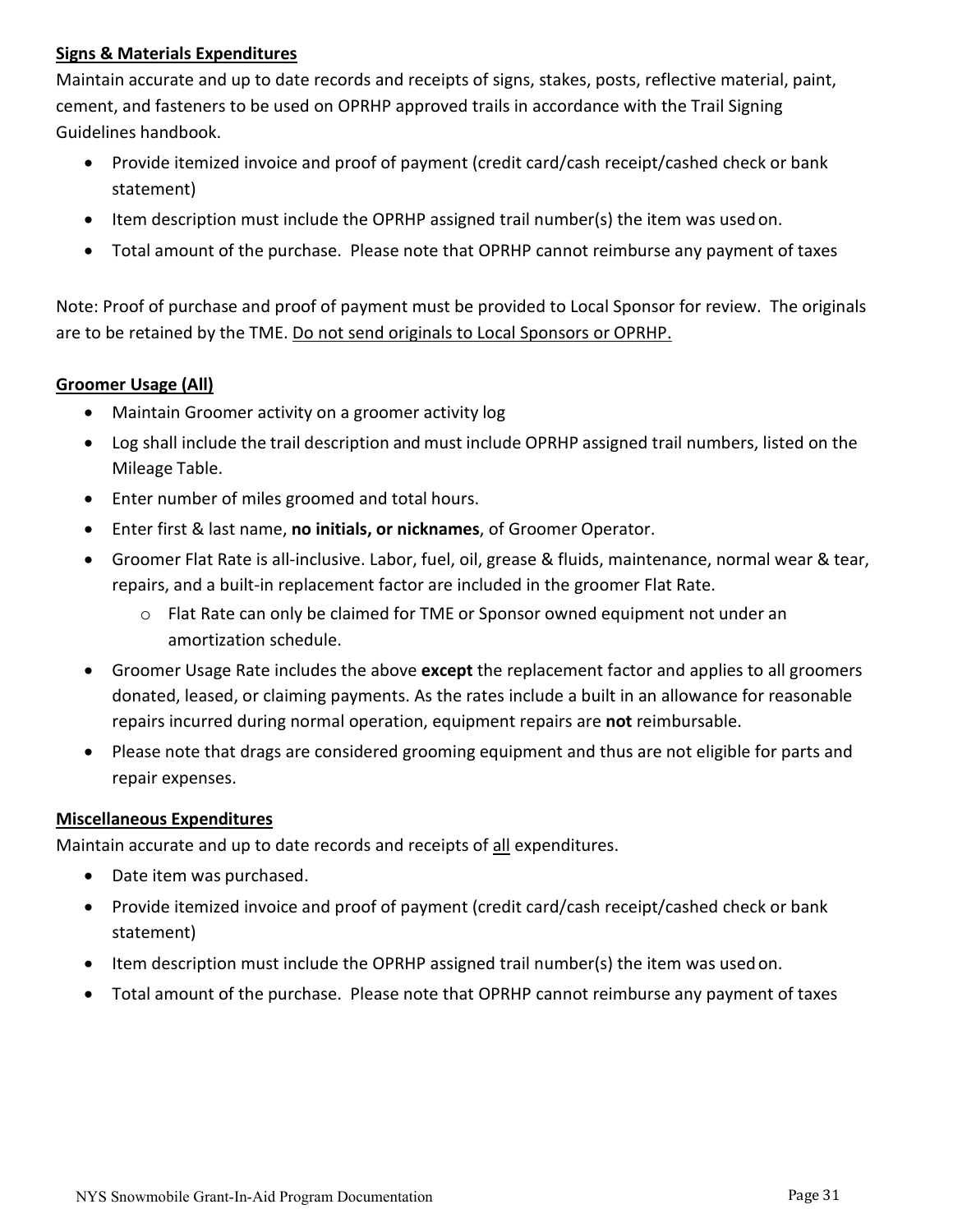#### <span id="page-31-0"></span>**Items** *Not* **Reimbursable (including but not limited to):**

- Expenses for groomer usage and groomer repair/replacement are combined: **The groomer Flat Rate is**  *all-inclusive.*
- Groomer operator labor: the hourly groomer flat and usage rates include operatorlabor
- Claims submitted outside of grant period (April 1 thru March 31)
- Administrative Costs for consulting services to complete program requirements
- Fuel or lubricants
- Registration fees (except for *TME owned and registered* Snowmobiles or ATVs used for grooming or trail maintenance).
- Unreadable documentation (receipts/invoices/payment).
- Membership fees
- General TME Expenditures not directly related to trail maintenance, including utility bills, office supplies, postage, website costs, etc.
- Repairs to buildings other than those designed specifically as on‐trail sanitary/comfortfacilities.
- Taxes: property, sales, local taxes, etc.
- Applying the groomer Flat Rate for usage of non‐TME owned equipment.
- Insurance ‐ TME liability coverage and insurance premiums on TME owned structures
- Fuel purchases: fuel is included in the groomer flat and usage rates and equipment rates.
- Any costs associated with TME trails (non‐OPRHP approved), storage barns or clubhouses, including signs. Graphics, decals, custom paint jobs on equipment.
- Training expenses, including groomer operation, STEP, etc. (including instructor reimbursement, travel, TME members' attendance).

#### <span id="page-31-1"></span>**Phase III Frequently Asked Questions**

#### **What kind of insurance is an allowable expense?**

Insurance premiums can be claimed for fire and theft on TME owned trail maintenance/grooming equipment. Accident insurance covering volunteers doing trail development and maintenance work may be claimed.

#### **What if a groomer does not have a VIN attached to it?**

If a VIN/Serial number is not available, the TME must assign a number that will remain with the item even if sold. This number must be etched or permanently affixed to the equipment.

#### **What rate do we use if our groomer is used for pre or post season trail maintenance work?**

The groomer Flat Rate can **NOT** be used for pre or post season trail maintenance. Use the Usage Rate for ATV, UTV or the Tractor with attachments (choose small, medium, or large tractor based on the size of the groomer).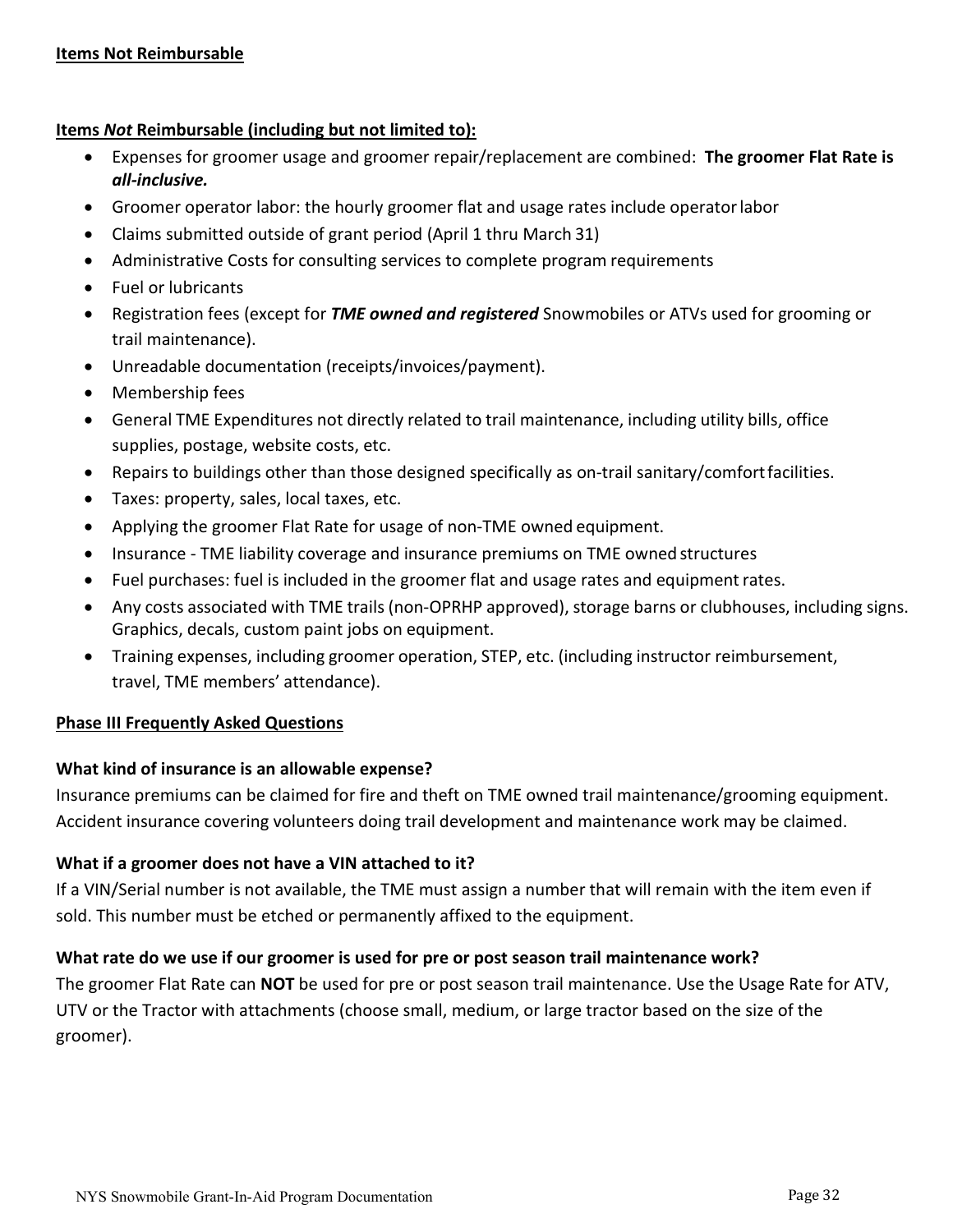#### **What is the difference between the Flat Rate and the Usage Rate?**

Both the Flat and Usage Rates are all‐inclusive amounts set to cover the cost of labor, fuel, oil, maintenance, wear & tear, servicing of the groomer, and repairs. The Flat Rate cannot be claimed if the groomer is donated or leased; only the Usage Rate may be claimed, as the Flat Rate includes an allowance for the future replacement of the groomer.

*Example 1:* At the class A Flat Rate of \$125 and usage rate of \$80, if a TME grooms 250 hours per season there is \$11,250 annually to save toward a replacement. Over seven years this totals \$78,750 to add to the residual value of the used groomer.

*Example 2:* At the Class E Flat Rate of \$30 and Usage Rate of \$20, If a TME grooms 100 hours per season there is \$1,000 to save toward a replacement. Over seven years this totals \$7,000 to add to the residual value of the used groomer.

#### **If a groomer needs repairs, how is it supposed to operate to earn the repair allowance included in the rate?**

The Project is a reimbursement grant and not designed to immediately cover emergency repair costs in any case. TMEs are expected to budget for their expenses during the Project Year and use the 70% "up‐front" portion and 30% remainder in addition to their own funds (club dues, fundraisers, etc.) wisely according to their needs.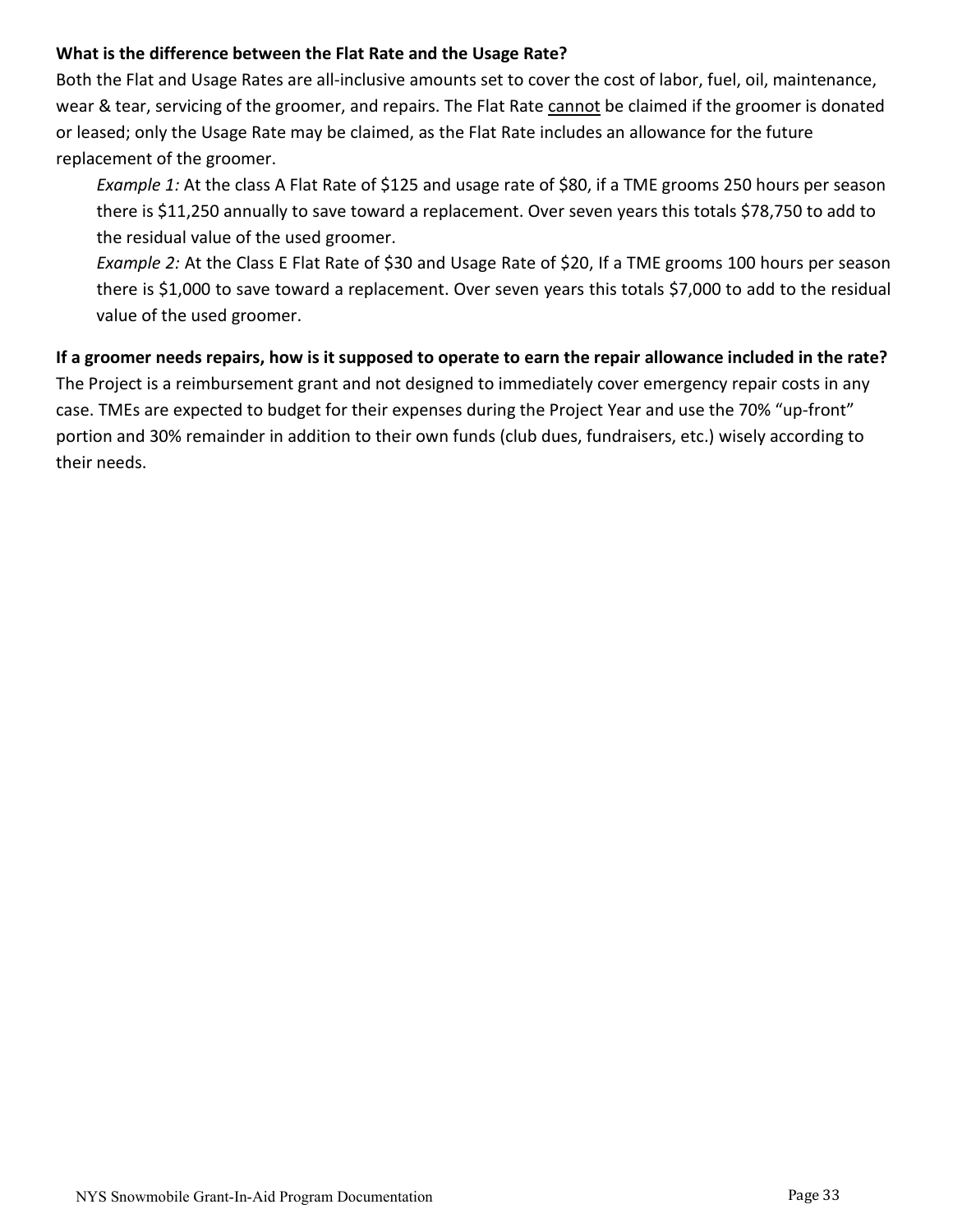<span id="page-33-0"></span>

| 2021-2022 Equipment Rate Chart                                                                                      |                 |                   |  |  |  |
|---------------------------------------------------------------------------------------------------------------------|-----------------|-------------------|--|--|--|
| <b>Miscellaneous Tools</b>                                                                                          | <b>Hourly</b>   | Daily Max         |  |  |  |
| Portable Rotary Screw Air Compressor                                                                                | \$11.28         | \$90.24           |  |  |  |
| Portable Welder                                                                                                     |                 | \$8.34<br>\$66.72 |  |  |  |
| Chain Saw                                                                                                           |                 | \$1.24<br>\$9.92  |  |  |  |
| <b>Pole Pruners</b>                                                                                                 |                 | \$1.04<br>\$8.32  |  |  |  |
| <b>Circular Saw</b>                                                                                                 |                 | \$0.93<br>\$7.44  |  |  |  |
| Generator - 9,000 Watt and Smaller                                                                                  |                 | \$3.21<br>\$25.68 |  |  |  |
| <b>Light Power Equipment</b>                                                                                        |                 |                   |  |  |  |
| ATV/Snowmobile (used for other than grooming)                                                                       |                 | \$3.00<br>\$24.00 |  |  |  |
| ATV w/Towed Mower                                                                                                   |                 | \$8.96<br>\$71.68 |  |  |  |
| UTV/RTV - Gator, Mule Ranger, etc.                                                                                  |                 | \$40.00<br>\$5.00 |  |  |  |
| UTV/RTV w/Towed Mower                                                                                               | \$10.96         | \$87.68           |  |  |  |
| Pickup Truck                                                                                                        | \$14.02         | \$112.16          |  |  |  |
| 1 Ton Dump Truck                                                                                                    | \$19.59         | \$156.72          |  |  |  |
| Tractor with Loader, Backhoes [bucket cap. up to .5 cubic yards] (small)                                            | \$12.86         | \$102.88          |  |  |  |
| Tractor with Loader, Backhoes [bucket cap. up to 1.5 cubicyards] (medium)                                           | \$29.45         | \$235.60          |  |  |  |
| Tractor with Loader, Backhoes [bucket cap. over 1.5 cubic yards] (large)                                            | \$50.42         | \$403.36          |  |  |  |
| Tractor with Mower-Gas Powered Side or Rear Mount                                                                   | \$35.41         | \$283.28          |  |  |  |
| Tractor with Mower-Towed (PTO Powered Rotary/Flail)                                                                 | \$31.98         | \$255.84          |  |  |  |
| Skid Steer Loader [bucket cap. up to 1,000lbs.] (small)                                                             | \$11.42         | \$91.36           |  |  |  |
| Skid Steer Loader [bucket cap. 1,000 -2,000lbs.] (medium)                                                           | \$17.64         | \$141.12          |  |  |  |
| Skid Steer Loader [bucket cap. over 2,000lbs.] (large)                                                              | \$23.00         | \$184.00          |  |  |  |
| Brush Chippers (trailer mounted)                                                                                    | \$13.76         | \$110.08          |  |  |  |
| Stump Grinder Over 25hp                                                                                             | \$27.50         | \$220.00          |  |  |  |
| <b>Heavy Power Equipment</b>                                                                                        |                 |                   |  |  |  |
| Excavator [bucket cap. up to .5 cubic yards] (small)                                                                | \$32.32         | \$258.56          |  |  |  |
| Excavator [bucket cap. over .5 cubic yards] (large)                                                                 | \$67.18         | \$537.44          |  |  |  |
| Bulldozer - Up to 84hp (small)                                                                                      | \$33.59         | \$268.72          |  |  |  |
| Bulldozer - 85+hp (large)                                                                                           | \$80.71         | \$645.68          |  |  |  |
| Truck - 6x2 (three axle truck - gas)                                                                                | \$37.89         | \$303.12          |  |  |  |
| Truck - 6x2 (three axle truck - diesel)                                                                             | \$49.78         | \$398.24          |  |  |  |
| Note: these rates are based on the latest NYS DOT Equipment Rental Rate Schedule and include field repair, fuel,    |                 |                   |  |  |  |
| lubricants, and other expendables.                                                                                  |                 |                   |  |  |  |
| <b>Groomer Rate Chart</b>                                                                                           |                 |                   |  |  |  |
| See Groomer Classification for descriptions                                                                         |                 |                   |  |  |  |
| <b>Classification</b>                                                                                               | Flat Rate / hr. | Usage Rate /hr.   |  |  |  |
| Class A                                                                                                             | \$125.00        | \$80.00           |  |  |  |
| Class B                                                                                                             | \$95.00         | \$60.00           |  |  |  |
| Class C                                                                                                             | \$55.00         | \$33.00           |  |  |  |
| Class D                                                                                                             | \$40.00         | \$24.00           |  |  |  |
| Class E<br>\$30.00                                                                                                  |                 | \$20.00           |  |  |  |
| Both the flat and usage rates include labor, gas, oil, wear & tear, repairs, and regular maintenance. The flat rate |                 |                   |  |  |  |
| additionally includes a replacement allowance.                                                                      |                 |                   |  |  |  |